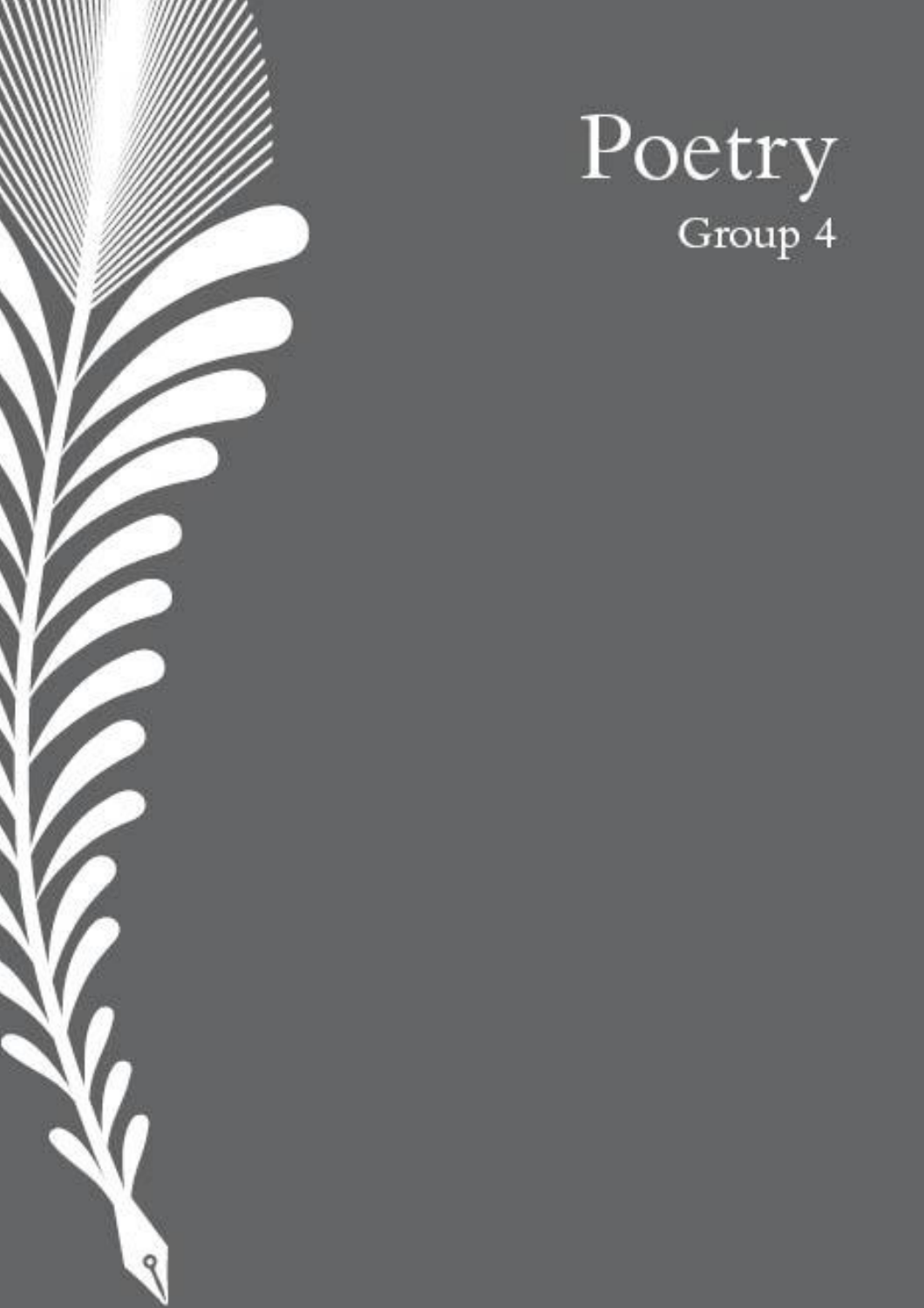# Legends and Lies

Carmel School - Elsa High School, Berman, Orly - 15

A stolen key that opens the doors to a single bookshelf. Should have seen the signs, Books with missing pages never before seen in his village, Not long until his tale too is a ripped page in a story. Ancient legends of enchantments and immortality sit between the lines, Wanting attention like a gallery image, Rather than being burned in a flame of so-called glory.

Burning leather whips slash his back, leaving welts upon his spine, Dark thoughts intrude his mind, leaving the sweet scent of death. "Half man half beast, the immortal hybrid feeds off the living" Whispers from his subconscious flood though, repeating only that line. The agonising pain won't stop until he takes his last breath, Holding on to every moment, the trial of his expulsion was made without forgiving.

Despair and Desiccation flood the desert land, Siren sounds compel the lonesome man to follow the path. A deceitful cave will soon remove its masks, revealing its true face. Carvings on the walls tell secrets of what is to be contraband. The air feels heavy, like it's carrying centuries of anger and wrath. Artefacts, Literature and Enchantments fill the chamber like flowers in a vase.

His whole body, drawn to a dusty leather book in the corner, A grimoire filled with incantations and sorcery, the ink almost bleeding off the page. He reads the words so naturally, like he wrote them himself. Although he is nothing but a simple foreigner, The more he reads the harder it becomes for him to escape the cage. The same siren sounds compel him to read like he did with the secret bookshelf.

His head is screaming at him to read the last page. The Hollow.

A blue shimmer shines upon the cave wall,

The legend of The Hollow is one ripped from the village books,

An ancient ancestor who fed on power, caressing gifted people to follow.

It had grown more powerful through death, sending out its secret call,

Terrorising the unfortunate souls who came across its tale, slowly sinking in its hooks.

Unaware of what The Hollow was doing, embedding itself into his subconscious mind Accessing the darkest parts of his soul, twisting around his heart, The Hollow had complete control. The ability to see, yet he's completely blind, Power fills his blood, bubbling, boiling, bursting and it's only the start. Exploring the cave for more, searching around corners like he's on patrol. The books are shouting but its a deafening silence, The Hollow won't stop until it's free, the fire burns hotter and hotter. Terror and disgrace follow him like a shadow in the sun. Having gained enough knowledge to destroy the world with great violence, Trying to breathe but his head is underwater. In the eyes of The Hollow, all will be won.

A small crevice in the cave wall had the same blue light shining upon it, As he creeps inside, there is nothing but a gold framed painting. The Hollow whispers in his ear to stay away, but for some reason he cannot resist the urge, Words around the frame, written like poetry. Leaning in to read just a bit. "Blue lights appear on the village walls like the reflection of heavy raining, Kids scream at the sight of a childhood myth, The Hollow's merge".

Merging with the kind and pure hearted, stealing bodies to then leave them in the dust, The Hollow feeds on strength. Nearing the end, he reads the last two lines. Disgusted with realisation, he's unable to stand, A feeling of betrayal, he thought was his fault. All the broken trust. Crept into his mind from the very beginning, tangled up like vines,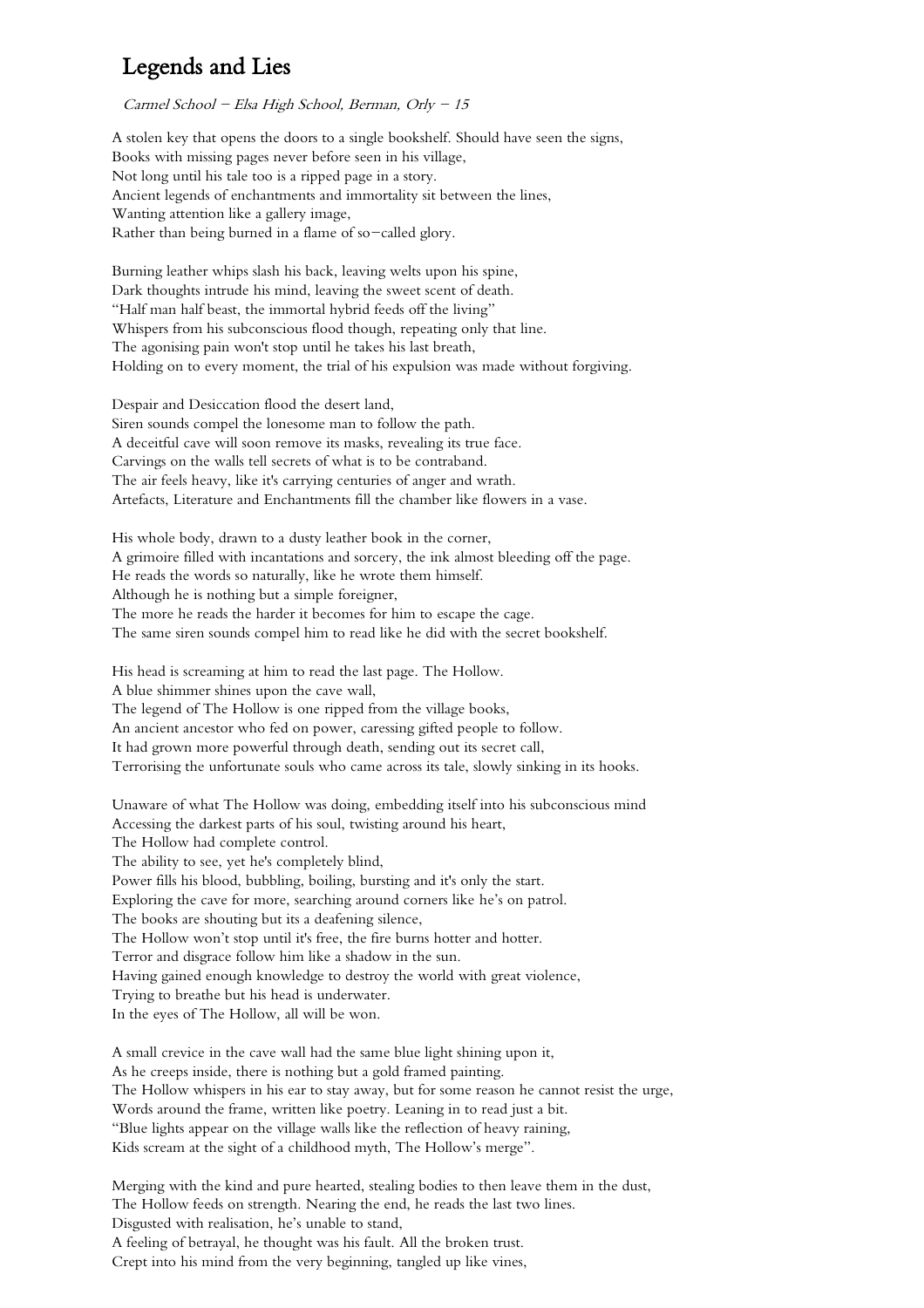If only he could confront his unwanted passenger as his final demand.

"Half man half beast, the immortal hybrid feeds off the living, Death follows within the hour of his fatal bite". I am haunted by these words, hopefully I am safe from the curse The Hollow promised me power in return, but it took more than it was giving. I am surrounded by this constant darkness, I see no light, It's claws were too deep, the more I struggled to survive the more the pain became worse.

After taking my last breath, I am free from the agonising pain now, ready to let go. My village needs a saviour from The Hollow's exigency, I lack the strength to do so myself, I can't fight any longer, my soul is like a supernova, exploding through the sky. I'm shattered. My story will be left here amongst the others. One day people will know. With my soul now free, I will not be a ripped page in a book on a crowded shelf, A sense of freedom. Slowly collecting pieces of my past self, I will no longer be shattered.

## Temple

Creative Secondary School, Chan,  $Rody - 15$ 

|                   |    | Calm breeze <sup>-</sup> |            |               |             |
|-------------------|----|--------------------------|------------|---------------|-------------|
|                   |    | Pain? Suffering? Greed?  |            |               |             |
| Must              | be | Relinquished             |            |               |             |
| Abyss             |    | of                       |            | Emotions      |             |
| Incantations      |    |                          |            | Enlightenment |             |
| Namu              |    | amida                    |            | Daibutsu      |             |
| Gently empty      |    |                          | confiNmind |               |             |
| destroy           |    | demon                    |            |               | deviants    |
| destroy           |    |                          |            |               | kleptomania |
| destroy           |    |                          |            |               | deceit      |
| $\mathbf{i}$<br>N | r  | $\mathbf{V}$             | a          | $\mathbf n$   | a.          |

## The Temple

Creative Secondary School, Chard, Chloe - 15

From walking through the desert under the sizzling sun And pushing through the harsh winter winds I finally reach it The temple With blisters and cuts on my skin I light a torch And crawl my way in Past the creatures and the many crystals in the cave I come across a ray of light from where a symbol is engraved I strike the wall from which the light illuminates And climb through the small crack I made I crawl towards the figure Of the man sat on the edge of the mountain But my body goes stiff as I approach the cliff. My vision goes blurry and finally black On the mountain, I lie A body motionless, lifeless On its back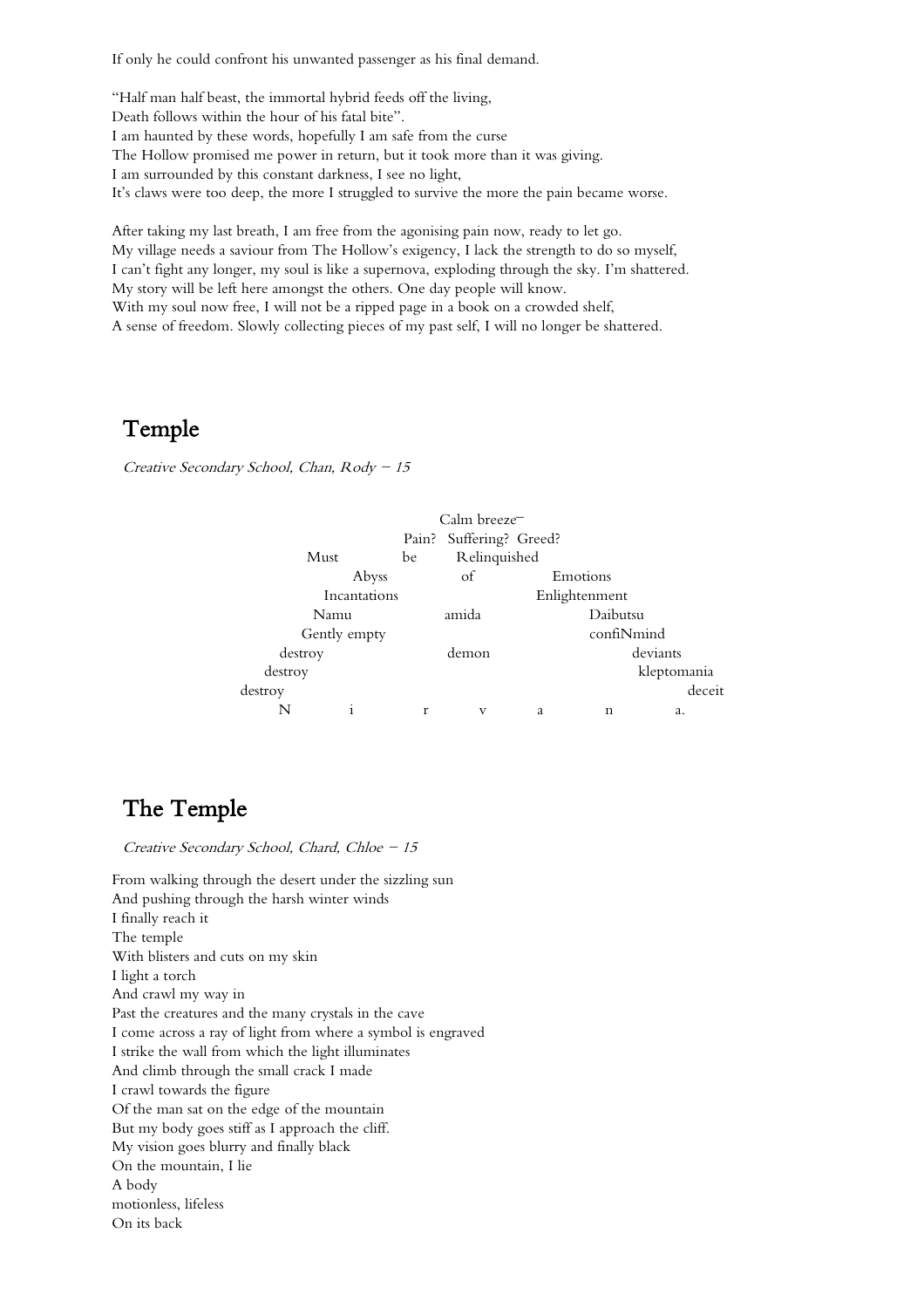## When the Doves Cry

Creative Secondary School, Clarkson, Ethan  $-15$ 

The Mogao Grottoes gives me the shivers Located on the east side of China Wind so smooth it be moving like rivers Guiding me to the holy messiah

There is no way for the rain to fall down There is no place for the doves' sorrow Bearing the sweet, sweet sunshine all around There is no time here that we can borrow

There are the towns where there is no city There are sounds which can be heard at the end There was a time when all was so pretty There is something that I can comprehend

Sounds echo when all the animals cry Just wishing for one more chance to not die

## Summer in the Grotto

Creative Secondary School, Gabutina, Kimiko - 16

Instead of a trip to the Bahamas stuck in some spiritual purgatory worshipping something, praying to Buddhas And thus my children, begins the story

'Cause then I see him… in all his glory look how he's shimmering under the sun And praising him should be mandatory not an imperfection or flaw, not one

So farewell my beautiful grotto fling Bye for now, but you won't be forgotten The pain in my heart is excruciating Treasuring the memories I've gotten

Why am I already wondering when, Oh how I will never see him again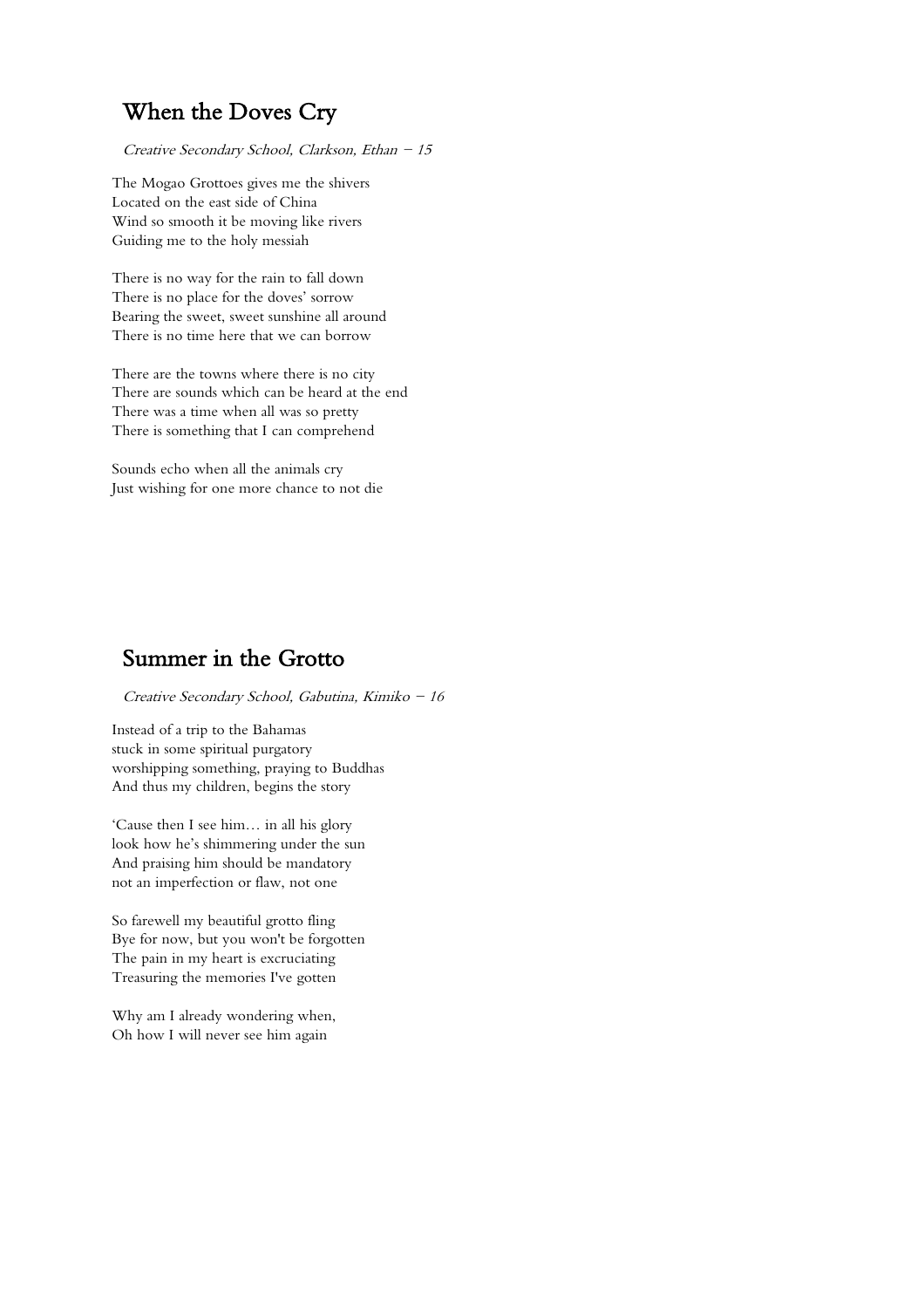# What is Left

Creative Secondary School, Harper, Sanibel - 16

A place of worship, Dedication to their faith, Reflection and peace, Snap! Snap! Goes the camera, Now a tourist attraction.

# Grotto

Creative Secondary School, Hui, Keon - 16

Going downstream on the River of history, On the bank down 1600 years The art of the forgotten, still present in the moment Telling stories Of the past

# Realisation

Creative Secondary School, Lai, Sharon - 15

Grey rocks surround Raging sounds Of animals living inside Trinity of the Buddhas Tremoring, the man inside Obediently bows down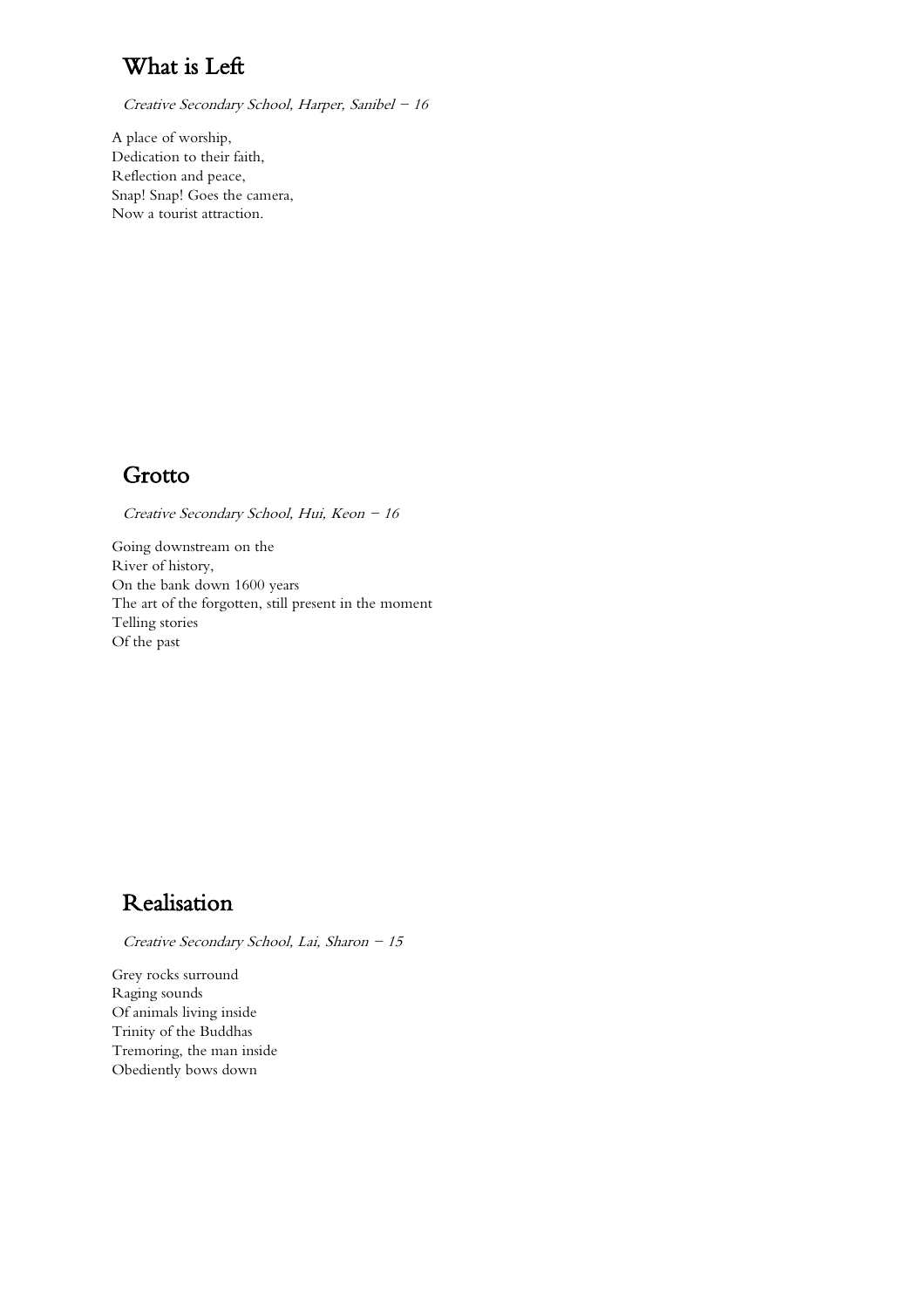## Darkness

Creative Secondary School, Lee, Isaac  $-15$ 

Here crew, What's that? As we swiftly fly through the winds, We find something.

In we go, Deep and dark, Discovering and detecting, Nothing but confusion. As a wall closes in on us, We see a beating heart, We can feel it, We can touch it…

Down into the caves, Light is lost, Like a basement without lights, Like a maze in without an exit. Walls of stone, Statues of limestone, Artifacts of gold, Paintings on walls, Stretching out in front of us. Down the stairs, Nothing but stone, More endless exploration.

Deeper down we go, Nothing but darkness, Cold continues, Rooms, Corridors, All unseen. Lost like a bird, Flying in the sky, Endlessly…

Trapped, Desperate, Hopeless, Praying for light.

We walk and walk, We seek and seek, Until an eternity has passed, We find the light! Poking through a collapsed ceiling,

We can see our fingers, We can see ourselves, Vision slowly increases, We can leave, At last… We are free…

Leaving the caves,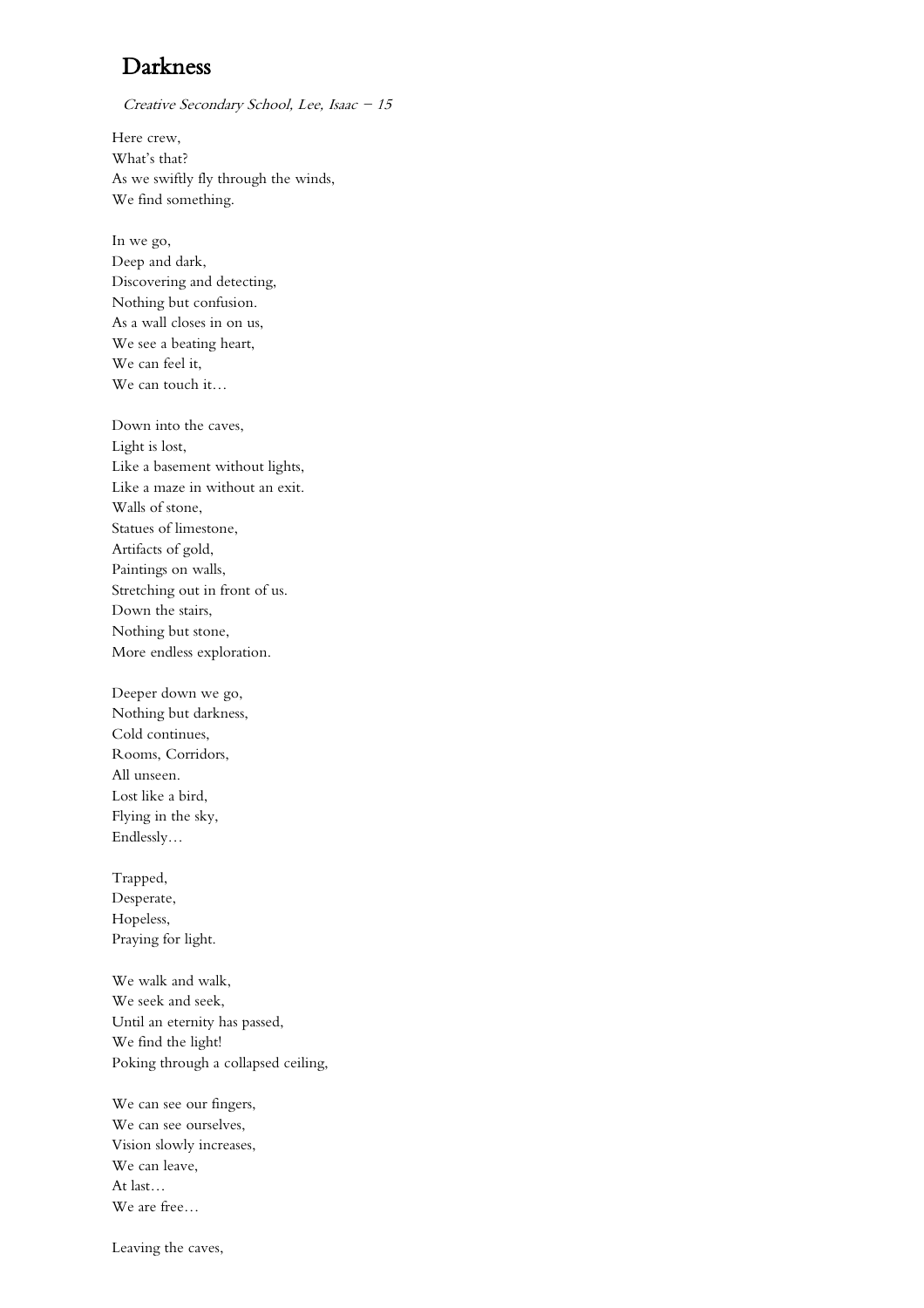A sight we never thought of, We never imagined, We'd see again…

# Promised Land

Creative Secondary School, Lee, Jeasper  $-15$ 

Hulking Buddhas in jaw-dropping grottos Located in the heart of the mainland Where tourists and Buddhists come say hello Leading everyone to their promised land

Immense and staggering carvings on rocks Marks the spread of hope in a religion Widening from India to Bangkok Building up a following of thousands

Start of civilization carved on walls Forming a colony of disciples Rescuing adherents from devil's maw Saving humanity with his arrival

The arrival of peace and unity Forming harmonious communities

# Winter in the Grotto

Creative Secondary School, Tessariol, Asia - 15

Now, instead of watching the Northern lights I find myself back, where it all started Tired of the number of sleepless nights Ever since then, I've kept my heart guarded

The grotto, I look up and admire All the history and secrets it holds All the prayers and all the desires You'll find a stone heart, not one made of gold

I'm grateful I decided not to stalk… because that would have pushed him away more I'll see him again, once the statue talks It's fine, I still have more years to explore

Feels quite cathartic, I feel kind of free At least I know, it was not meant to be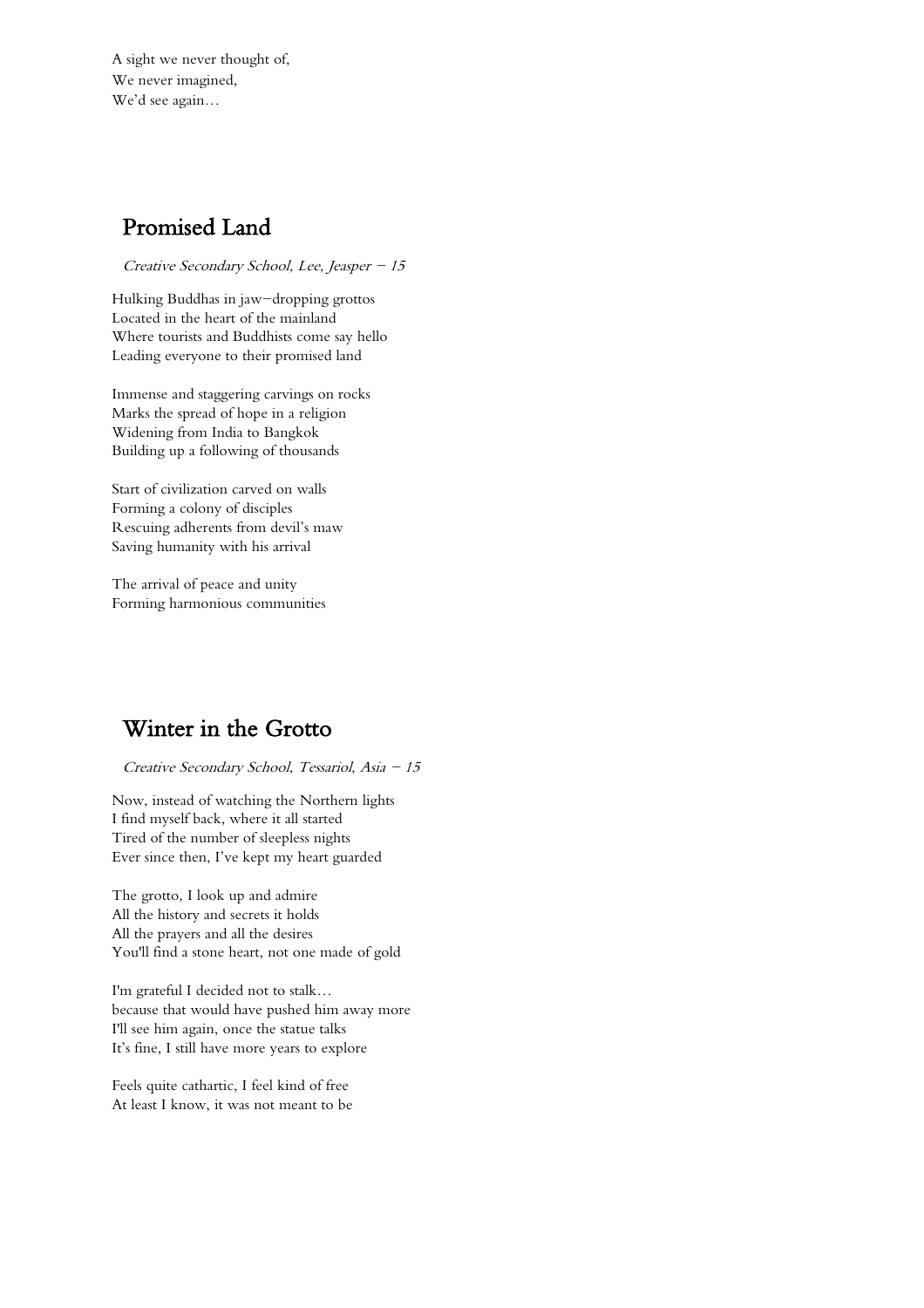## Sonnet de Grotto

Creative Secondary School, Wong, Danny - 16

In the grotto, which lies in the desert, We seek ancestors, those who we worship. We've come such a long way, from our own yurts, To serve them well, they might give us a dip.

We approach them, we kneel, and start to pray, The spirits hear our words, then they respond. "Thank you for showing our people the way, We reward you with a dip in the pond".

We were so grateful, and send them our thanks, For we know we shall continue to serve. We give them some food to fill up their tanks, We left for the pond, just around the curve.

We dipped our heads in, and splashed some water For this will only make our deeds better.

# The Story of Yuanku

Creative Secondary School, Yu, Justin  $-15$ 

Curious Yuanku traveled on his way Alone and along this bone-dry place Nothing to be seen, just the sun burning bright Except that small cave that hid on his right.

Sharp-eyed Yuanku went into the cave Settled down, and decided to stay Cool and cozy, unlike the desert outside Here could be a station for people to halt their ride.

Creative Yuanku started drawing on the walls Designing the ceiling, and also the floors Travellers passed by and stopped to see What the grottoes had finally come to be.

Digging and digging, more caves were made Day by day, plans for more caves were laid People came from the east and the west Grottoes filled with jewels, like a magpie's nest.

Hundreds of sculptures and thousands of paintings Decorated the grottoes like a staining Buddhists worked without rotation Grottoes reflected their imagination.

Long after Yuanku passed away People decided not to stay Abandoned grottoes covered by the sand Forgotten by people in this empty land.

Little Yuanku had travelled on his way And created the grottoes in this unexpected place Thousands of years since the grottoes lost their sound Thousands of mysteries to be found...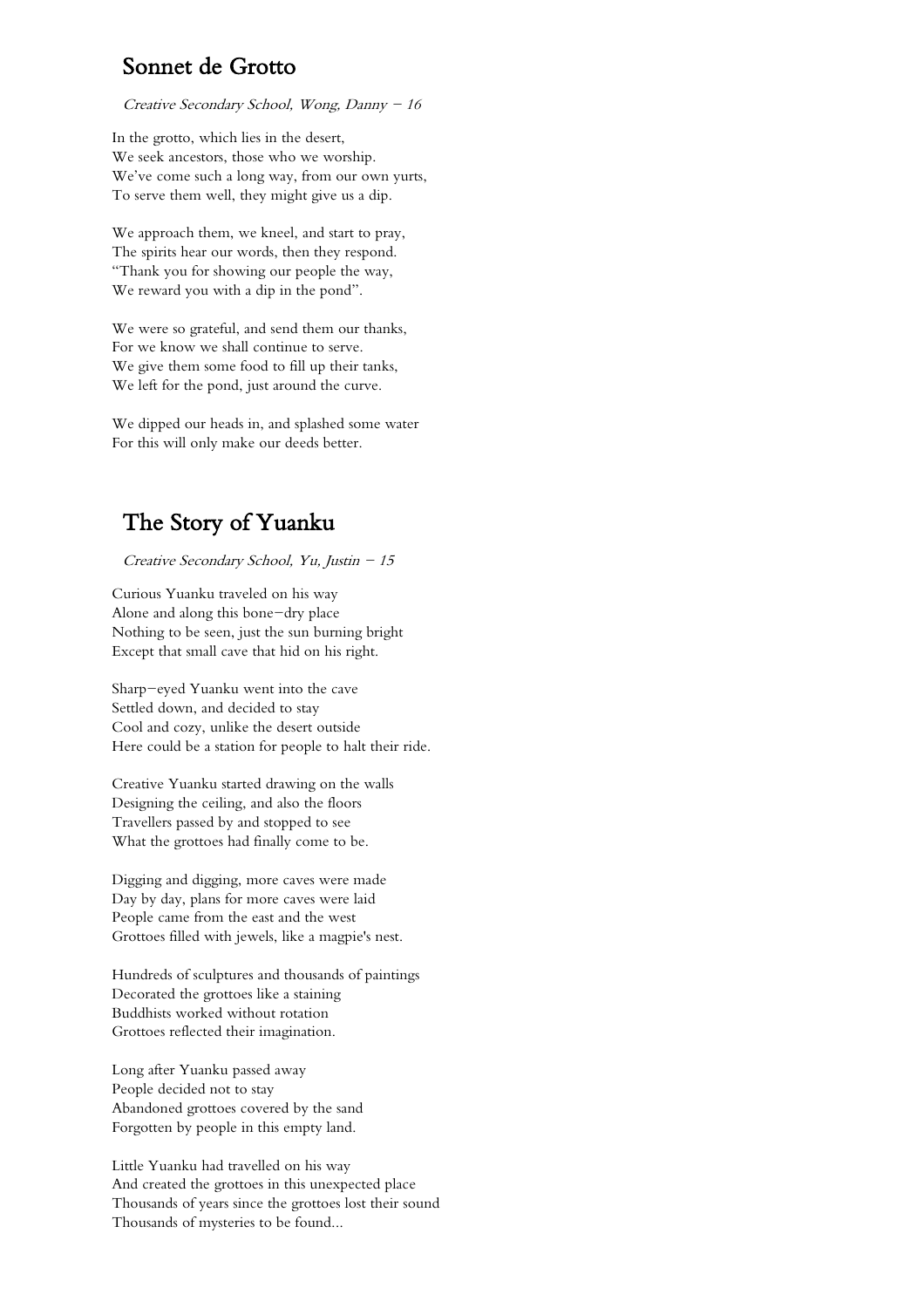# Tales from the Mogao Grottoes - In the Place of Apogee

ESF Island School, Babu, Nivedha - 14

In the place of Apogee Set in East of Stone A vision Glowed Glowed Gold

A thousand of the Awakened One's Shone

A man Began his odysseys all alone Until his sight was known and grown

Enlightenment Awakened Ascent The Truth of all Fours Where stories were told

One Soul Forever Changes like the River Life is Endless It is you who Possess

Do not Expect Help the Lifeless Prince Mahasattva Did it for Himself

Honesty, Sivi Commendable Honour Filial, Syama Love is Stronger

The Stories which brought Apogee Together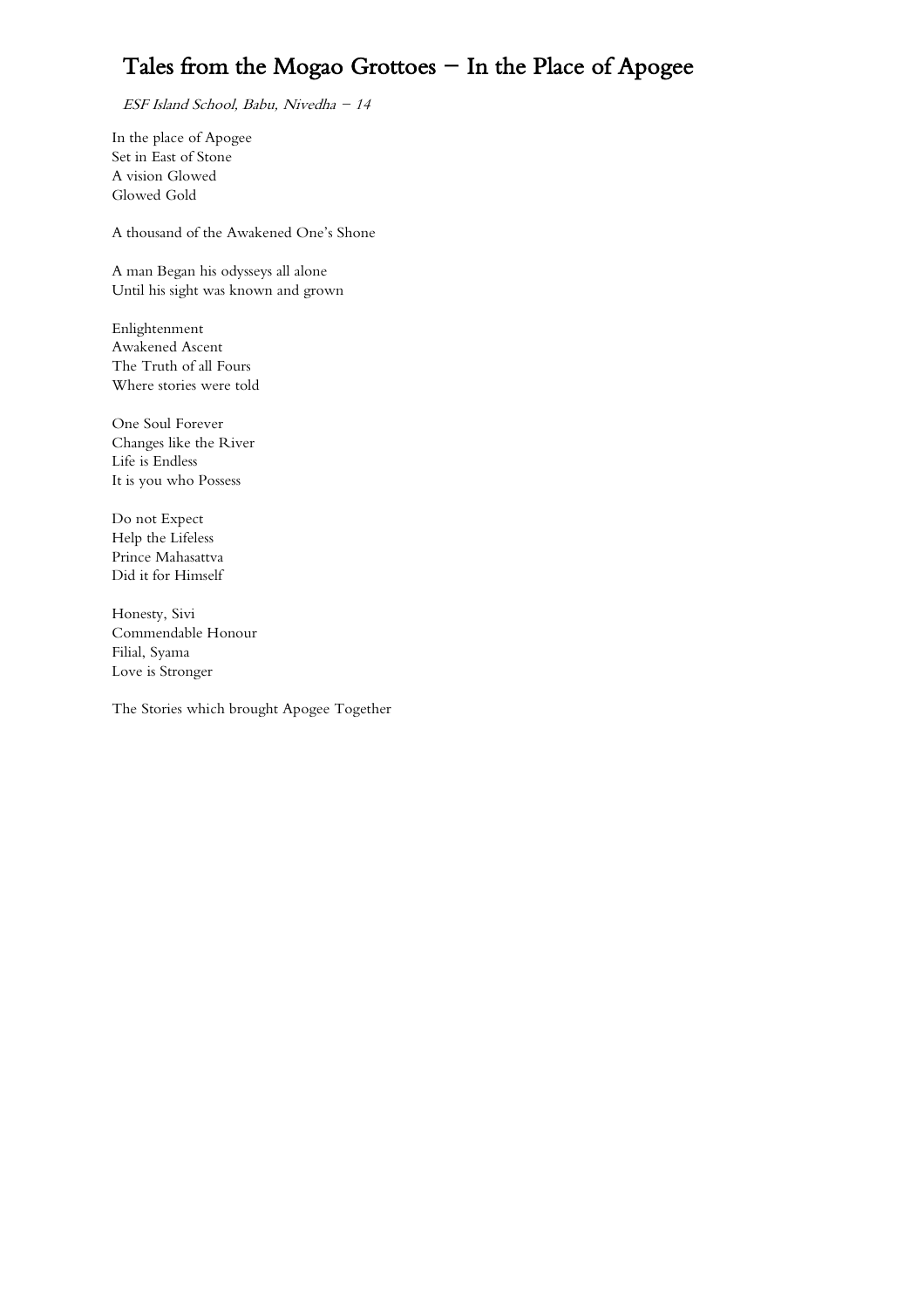# Perfection

| ESF Sha Tin College, Lai, Hei Yiu Justin - 14                                                                                                                                          |                                                      |                   |
|----------------------------------------------------------------------------------------------------------------------------------------------------------------------------------------|------------------------------------------------------|-------------------|
| "I march towards death<br>though I wish it were my own"<br>Ah perfection<br>I heard there was a special place<br>Where men could escape<br>the prison of perfection<br>I am the artist | A library of walls<br>The cave of a thousand Buddhas | But is it really? |
| I am the art                                                                                                                                                                           |                                                      |                   |
| I am beauty.                                                                                                                                                                           |                                                      |                   |
| But                                                                                                                                                                                    |                                                      | I am worthless    |
| I am pitiful                                                                                                                                                                           |                                                      | I am trash        |
| No                                                                                                                                                                                     |                                                      |                   |
| I will show them all<br>Wicked and divine                                                                                                                                              |                                                      |                   |
| I am infinite<br>My art is infinite                                                                                                                                                    |                                                      |                   |
| My?<br>My art?<br>Is it my art?                                                                                                                                                        | My art is infinite                                   |                   |
| Is it not just?<br>My pain?                                                                                                                                                            | My struggles?                                        |                   |
| My my life                                                                                                                                                                             |                                                      | My                |
| $\dots$ ?                                                                                                                                                                              |                                                      |                   |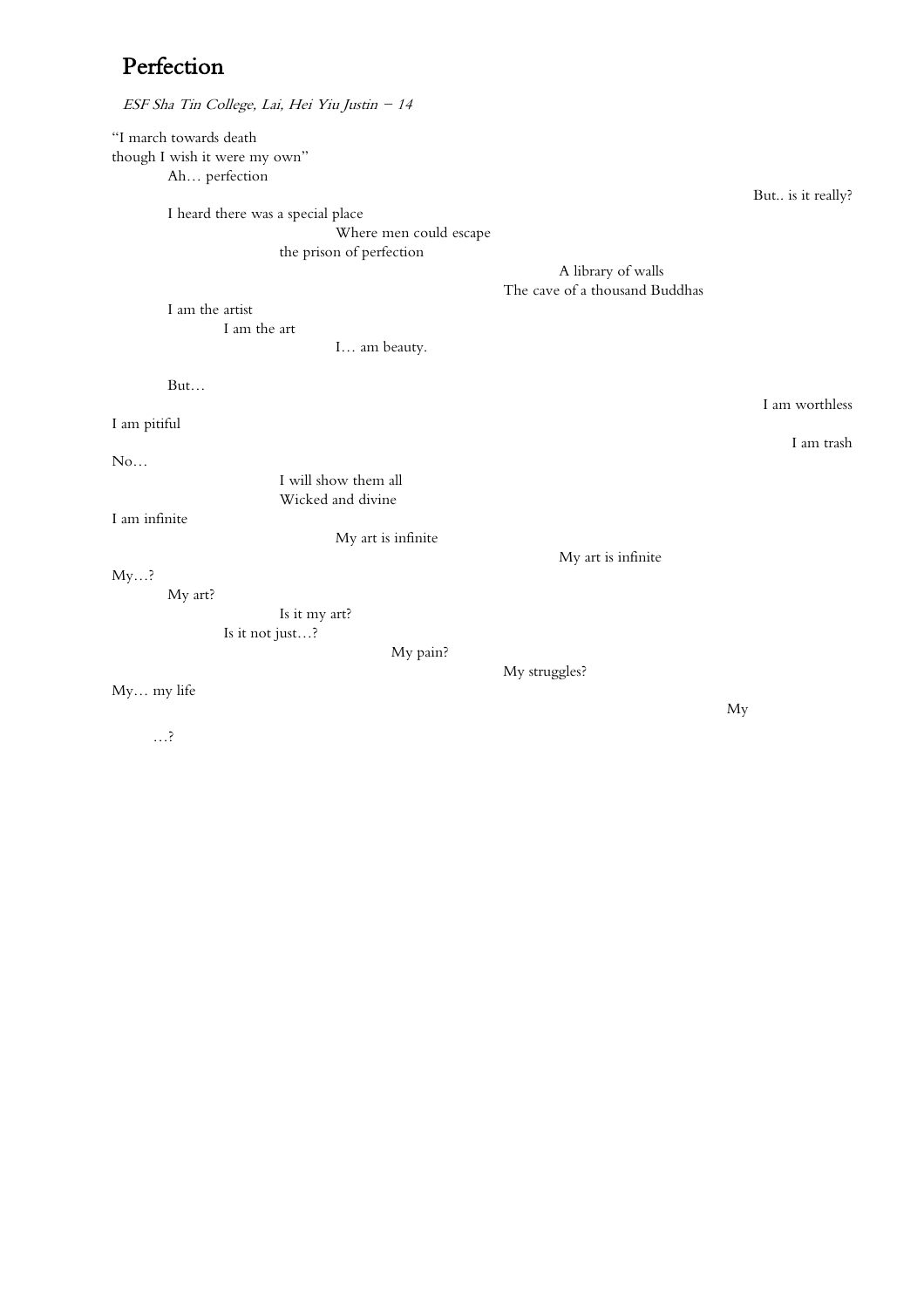## Timelessness

Heep Yunn School, Chan, Lok Yan Betty  $-17$ 

An oasis in the desert cathay, chanced upon by a pious monk on a pilgrimage. Its sweet spring waters quenched the traveler's thirst. There I emerged: golden, glistening, glorious "Maitreya!" he gasped, "Splendiferous."

Into a scarp he carved such cave with ascending levels

of

prickly-red

 porches and lined the walls with works of art that imitate my proportions to replicate his vision.

Soon arrived the devout who sought to construct a place divine a beehive of grottoes for worship and meditation. A site christened — the Mogao Caves! None higher; none superior. There I sat: cross-ankled on a throne flanked by russet lions my copper-sculpted body round and rotund bare except for a clay-moulded skirt, my lotus-bud eyes bespoke serenity and solemnity.

Before me came men after men corrupted sinners, saintlike souls unlettered folk, scholastic savants. Their bodies are a miniature clone of mine. Their faces are sunflowers seeking nourishment in every nook and cranny under every eave, every niche of the caverns

#### to attain

Enlightenment elaborate murals of Buddha's renounce of the temptations offered by demon Mara his right hand caressing the ground the 'earth-touching' gesture calling on the Earth Goddess to affirm his awakening

to learn self-sacrifice scrolls in the Library Cave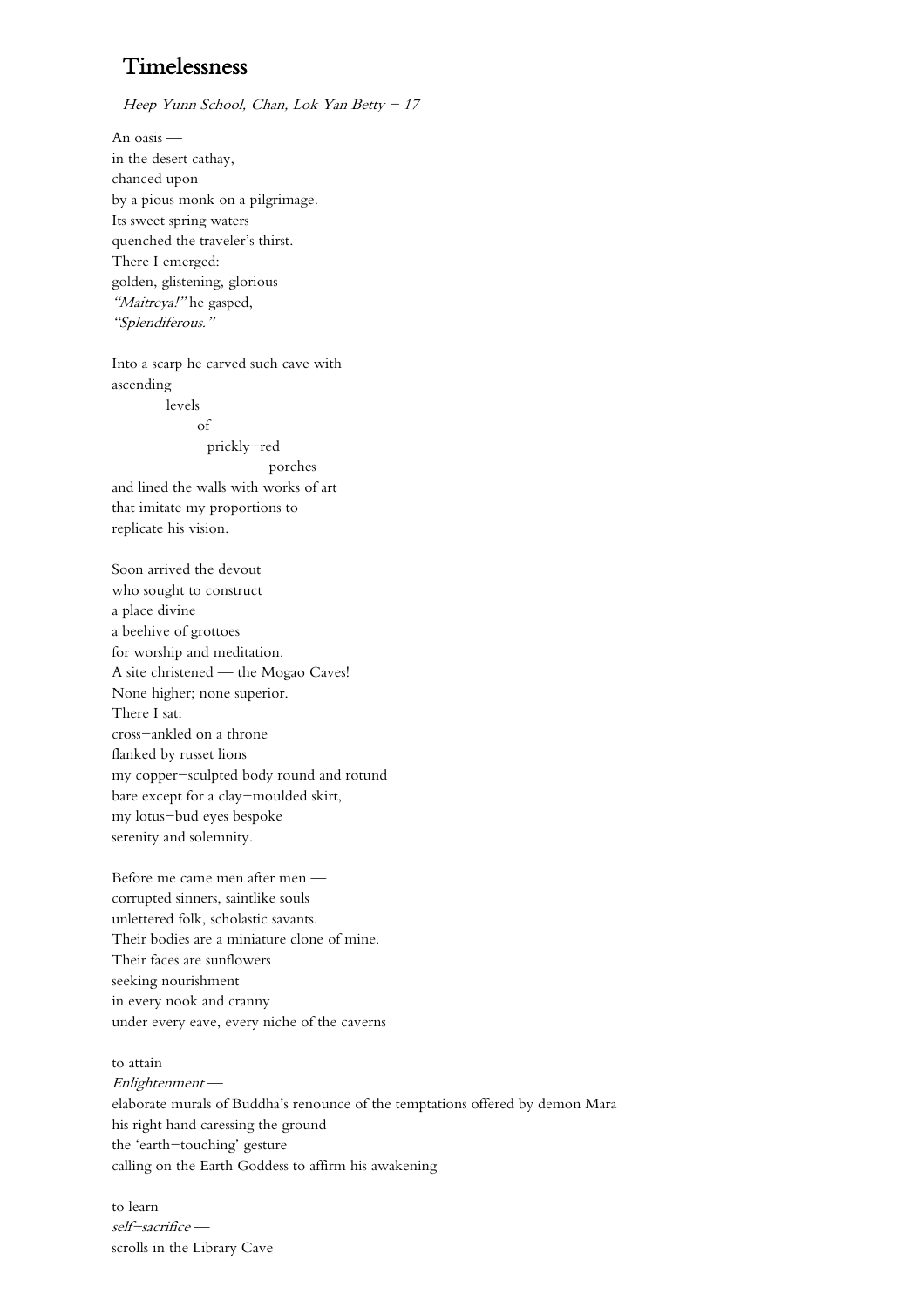recounting King Sivi's bloody thigh in the talons of a hawk in lieu of the dove to understand Samsara the endless cycle of birth and death personified by sentient beings of Heaven erected out of mud and reeds.

Worshippers pored over the vast canvas of murals, sculptures, Jataka Tales, an amalgamation of teachings and virtues

And then they leave.

Bodies light with cravings gone eyes illuminated by the incandescent light of Wisdom And then more came.

There, deep in the caves, I observed: the dawn of the Tang Empire. I was the heart of a route to the West; the axis merchants on camels spun around. The teachings and virtues whispered from the still lips of mine, the silent scrolls of time to a pilgrim then his wife and then a merchant and then a marketplace for people of foreign skin and tongue. I felt the earth rumble, a breeze carrying the scent of freshly-dug soil the Mogao Caves multiplied.

The presence of deities was more palpable than ever. It was the calm before the storm.

It presaged a long and trying time, and there, I helplessly witnessed: the persecution of my faithful worshippers. A fuse, lit by the Emperor, that set our faith aflame an accusation of social and religious disruption, raised by the dubious, that almost left us in ruins. Our monks and nuns stripped of their ordination forced into laylife our generous patrons confiscated of their wealth our shrines and temples abolished then demolished.

All but the caves. The caves were forsaken.

And eventually forgotten.

For what felt like centuries I sat cross-ankled on a cracked throne flanked by discoloured lions my copper-sculpted body tainted green no longer bare but clad in a layer of dust.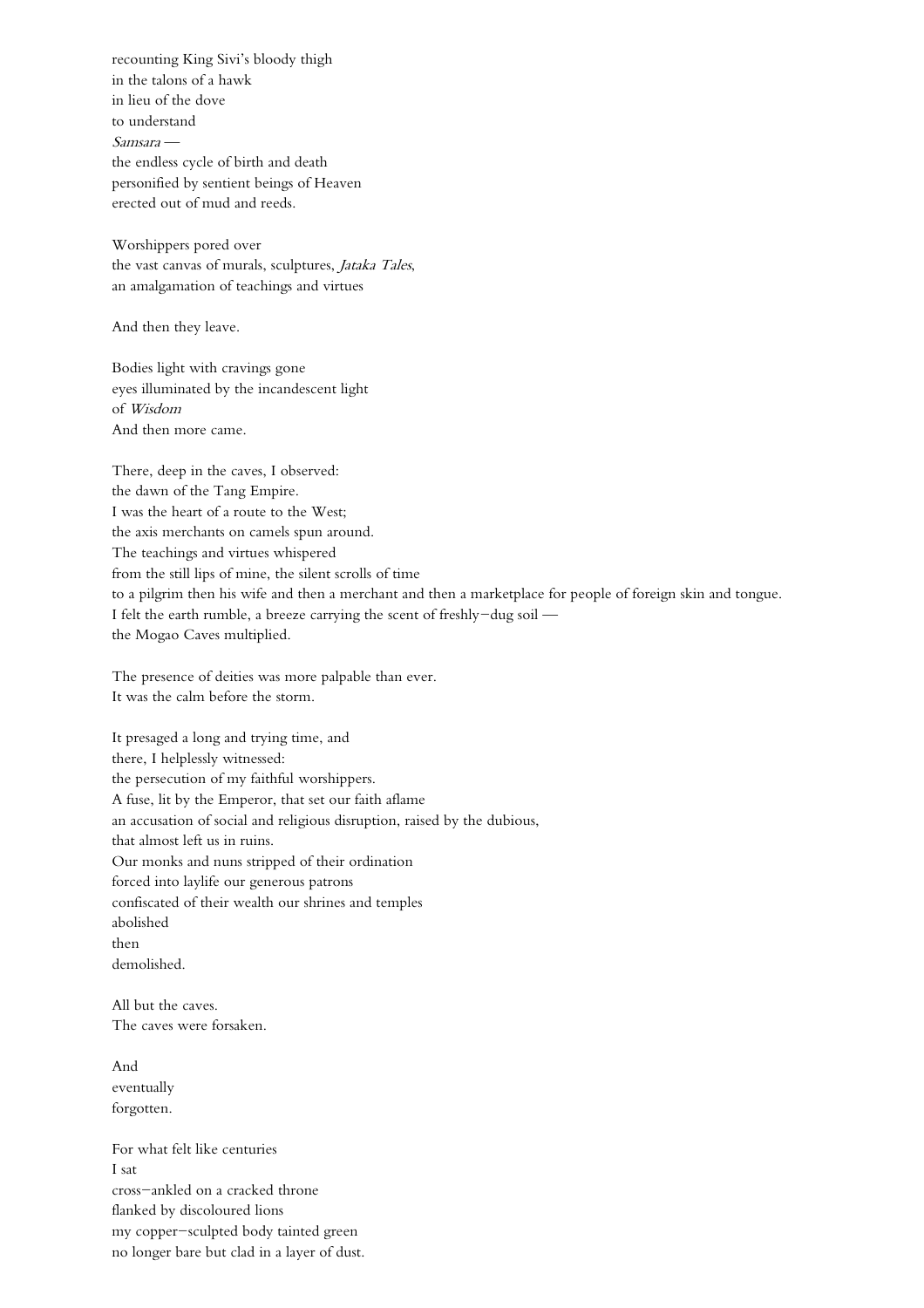Nonetheless, my lotus-bud eyes still bespoke serenity and solemnity.

I listened to the incessant ticking of timeless time the trickle of dried paint falling off the walls like chapped skin peeled off by winter's wind the tumble of perched scrolls that my arms were too rigid to rearrange.

Still, my faith was ever-steady my tranquility ever-present. The paste used as paint had darkened but eyes would forever brighten when a beholder's glance flit over the images portrayed.

And then…

At last! After dynasties have risen and fallen risen and fallen again the Mogao Caves were discovered! By Western wanderers with their laudable curiosity enthralled by our array of historical gems and religious treasure revive and preserve they did.

Now flocks of people come before me bringing rich paint, flashing bright lights that go "Snap!" They replicate my proportions, to demonstrate evolution And in return to them I grant utmost karmic merit.

The lessons and values disseminate from my old cavernous home, the century-long heritage to an artist then his wife and then a local and then an exhibition for people of foreign skin and tongue.

A trove of art in the desert cathay, is restored by ardent believers. Its tales unfold yet there are treasures untold. There I reside: the Mogao Caves "Priceless!" They gasp. No, timeless.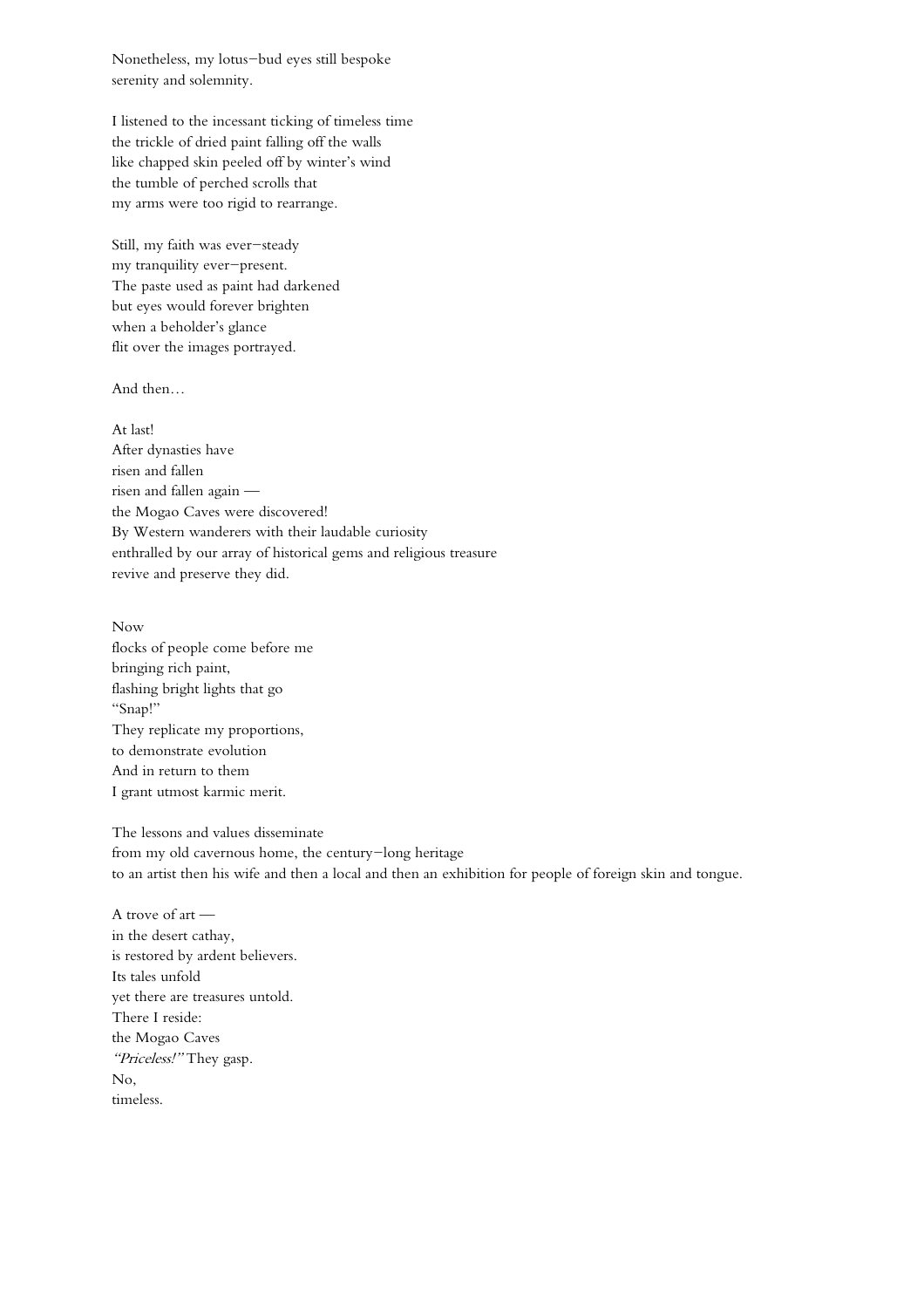## Sacred Buddha

Heep Yunn School, Chen, Man Chin - 17

\*\* Li Chun (The Beginning of Spring) \*\*

Sedate and still, as the hazel world had been I, an ordinary piece of chalk-white Kaolinite sat somewhere deep down in the soil.

 Have you beheld the Mingsha Mountain? They asked, The desert in Dunhuang? A flaxen dragon of billions and trillions of metres in length soaring high up to the sky, where the cool breeze in air tickles your chin, and with the crescent lake below, like a still glass of azure, meticulously reflecting the natural paradise?

> There lies some grottoes… The secret caches… Of the four-legged intellectuals…

So I longed and longed for the time I could leave the dirt longing for the moment they took me to the caves longing for the chance to see the world

and finally

hearty chortle creeping from far to near a troop of four-legged breed came with hammers in their hands flaring and glaring in dread aggression

Before I could bid farewell to my friends I were transported to the Mogao Grottoes, where they first splintered me into

innumerable

 pieces and mixed me with other ingredients

then glued everything again

| I forgot  |  |
|-----------|--|
| how       |  |
| long      |  |
| I         |  |
| had       |  |
| slumbered |  |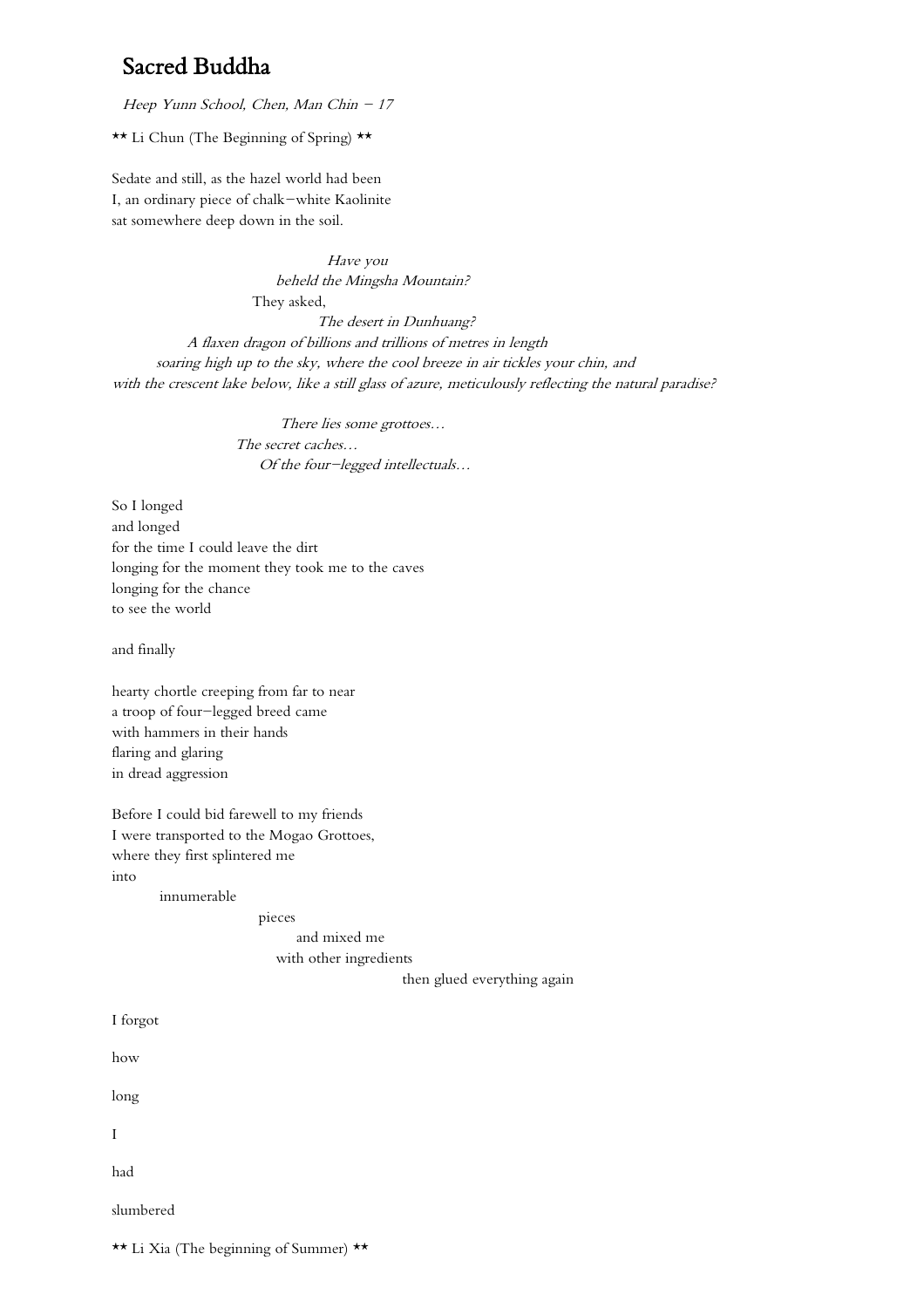I was a mixture of porcelain wrapped in a gold foil of flamboyance

The "Sacred Buddha" so they call me

The troop of daunting pilgrims came, again a legion knelt down before me and chanted in a galling harmony:

> "O Blessed One, Honourable Buddha!

Our goodness and glee! Conferrer of philanthropy!

Thee, who love all beings without exception, Protect us and our master, in all conditions!"

I just stared blankly.

Sometimes when the scorching heat of rays enshrouded the earth and when the warm breeze was chuckling and greeting the long stretches of camels and visitors deep murmur of thousands echoed in the mountain I would then hear the subtle chirping of an unknown bird somewhere

but was soon disrupted by man's maddening chanting:

> "Praise our young master, For invoking the Great Buddha!

Commendation for his agreeable countenance, Which makes our clan a haven from turbulence!

When he inhales, the flower blossoms! When he blinks, the economy burgeons!

With him, the world is sublime! Fortune's in the hands of yours and mine!"

I remain silent and unmoved

\*\* Qiu Fen (the Autumnal Equinox) \*\*

I was still the "Golden Buddha" but slowly and subtly like the peeling of paints my colour wore out my eyelid was encumbered by an invisible weight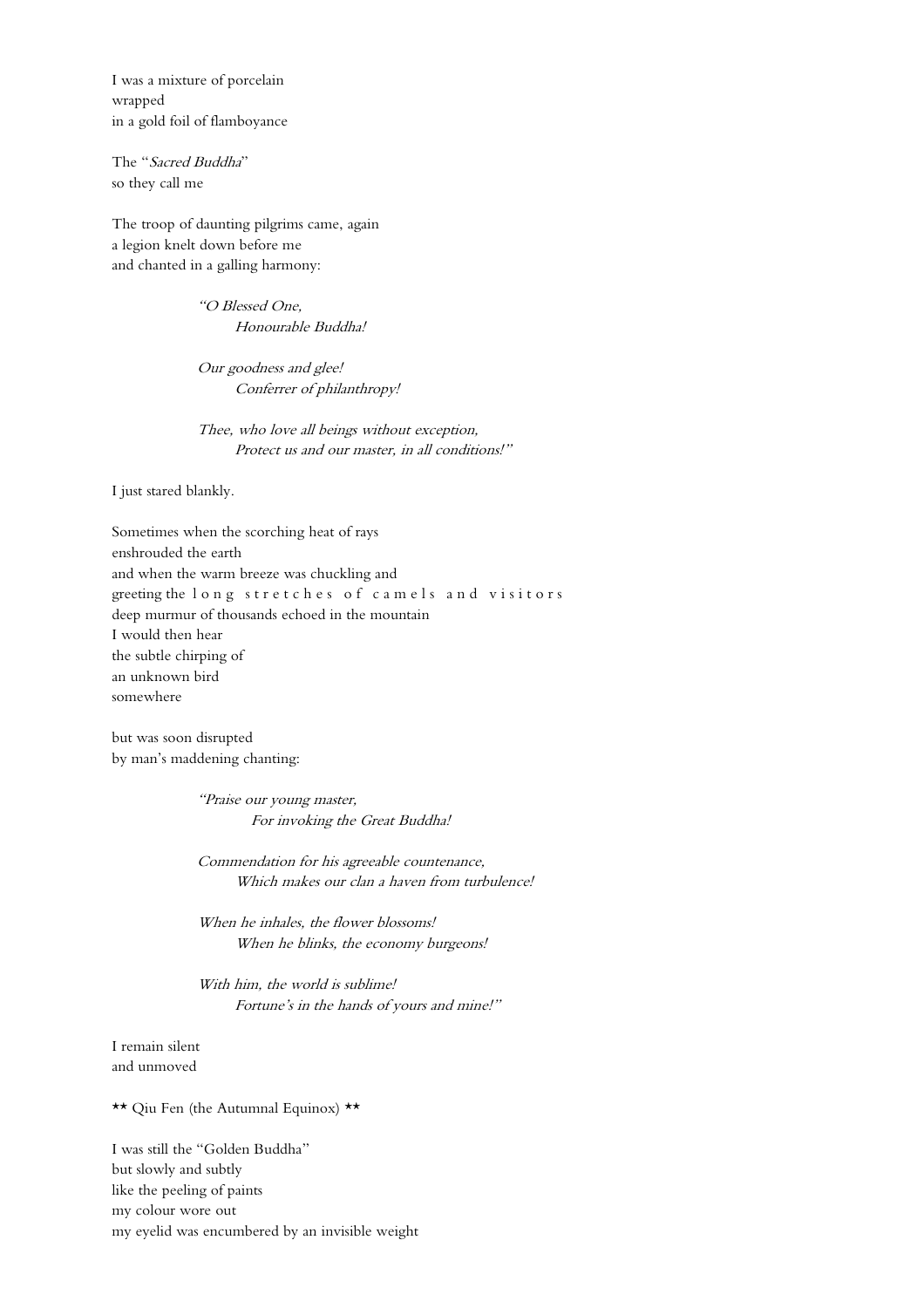and never had I felt so tired before

Though immovable in the Mogao Caves I saw through my dusty eyes I felt with my chalky soul and I knew there was a war – the country was under attack

#### BOOM! BOOM!

The rapid firing of furious flames followed by painful pile of perished souls and dreadful cries and woeful weeping while the air was shot with crimson splashes of blood with ashes languishing

The "honourable young master" with a bronze jue on his left hand and an iron rod on his right roared with his blood-shot eyes

#### Buddhaaaa

Y'must paay for brekin' your promoussee of protecttin' m' country! Catastrophee has landed aaand My peeople are in a freenzied commoootion!

They smacked and smashed and squashed me into pieces and his men cheered in a ravenous exultant

No pain hit me as I was glad that I had returned to the grounds where I was from no longer bothered by the tumults of the four-legged beasts.

#### \*\* Da Han (Great Cold) \*\*

The country is nothing but burnt rubbles and remnants

One can occasionally discern the suffocating smoke smouldering in unresting ashes

The "ex-young master" or a feeble walking skeleton wrapped with torn grey clothing is on an exile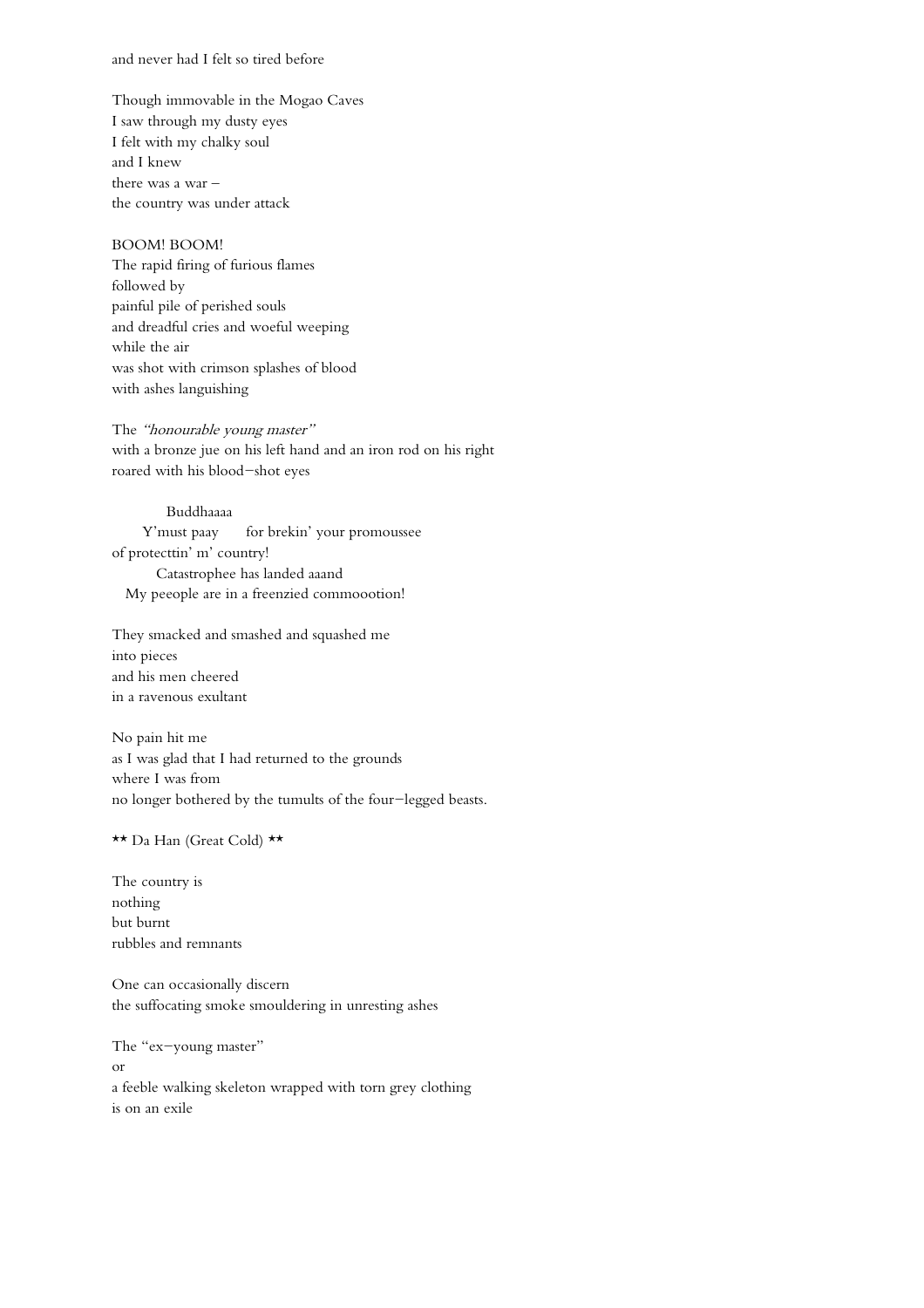"Why shall you detest me so heartily, Buddha? How have I wronged you Prompting you to make my life a misery? Why should you, Why, just why?"

Sigh

Yet

among the dusty gale of horses and carts a sapling bursts within the soil reviving this infernal land with all its strength and slightly tilting my head I smile and I know

"Here comes spring again"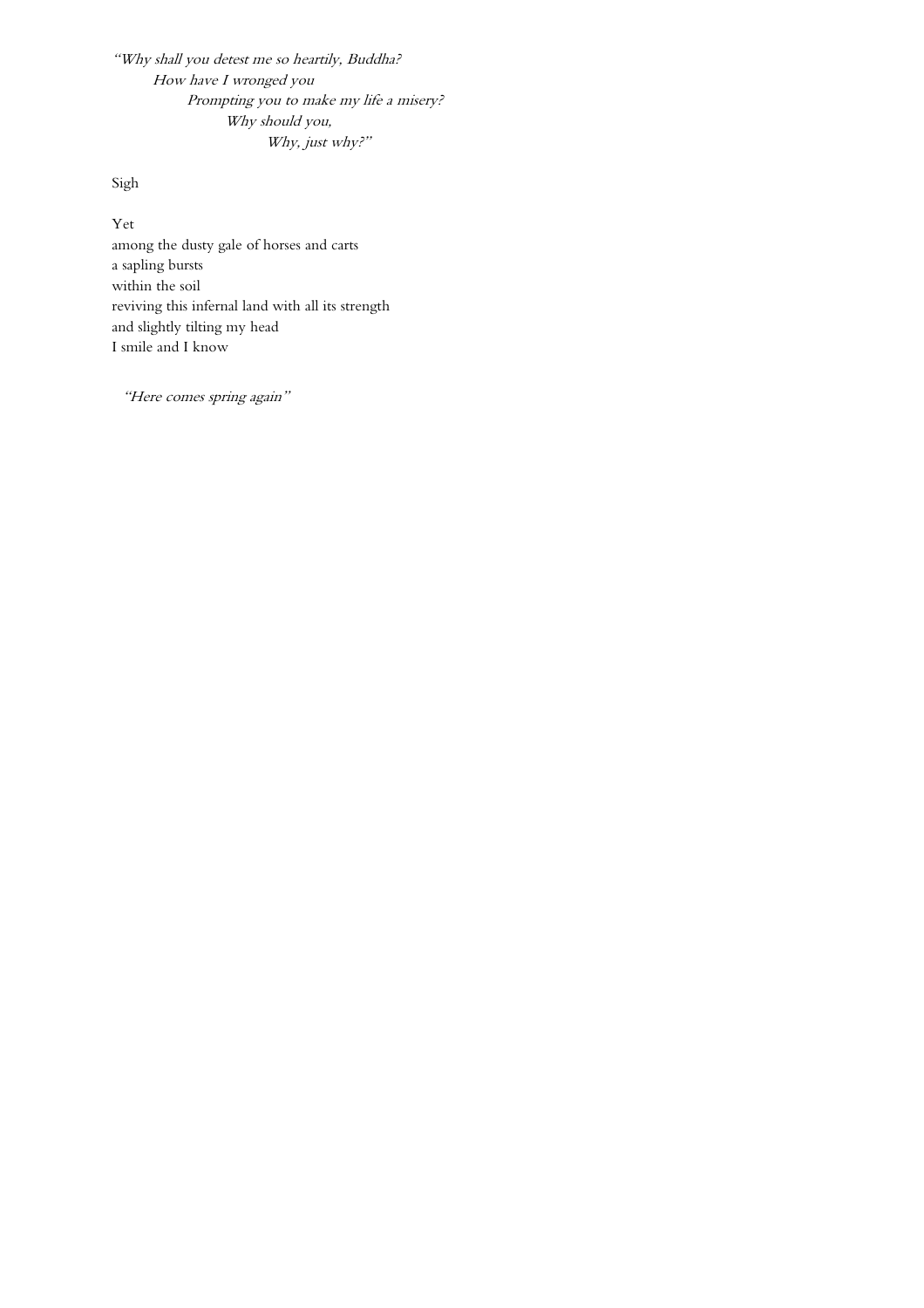## To: Whomever Seeking an Adventure

Heep Yunn School, Fong, Hoi Ching  $-17$ 

to: whomever seeking an adventure re: a yearning so soft and a longing so tender to find existence in a dream in an oasis we long to see

the first step entails a history so sweepingly sensuous, a fascination spanning across a century of fulfillment and wonder

legend tells its tale where from a buddhist to another the cave filled with spectaculars of art and sensational sculptures so that the eye would feel awe in the beholded beauty of the sorcery of the creation

a second step reveals the exaltation of mankind as the scene unravels a breath of heavenly paintings that coat the ceilings and walls

and in thine eyes shine the striking imagery of buddhas and bodhisattvas and fairies in such presence would thee not exclaim at the solemnity of the Buddha grand as the terrors of Hell for the wicked? Would thee who, in search of an adventure, not excite at the glories of the blissful backdrop where marvel and miracles lie?

the next few steps unveil the picturesque portrayal of the essence of life and the beauty of living - springing to action from the literature, murals and art, the tales of hunters, the flair of dolled ladies, the movements of stars, the competition between philosophers so that the heart would fill in content, in gladness at the sight of the prosperity of life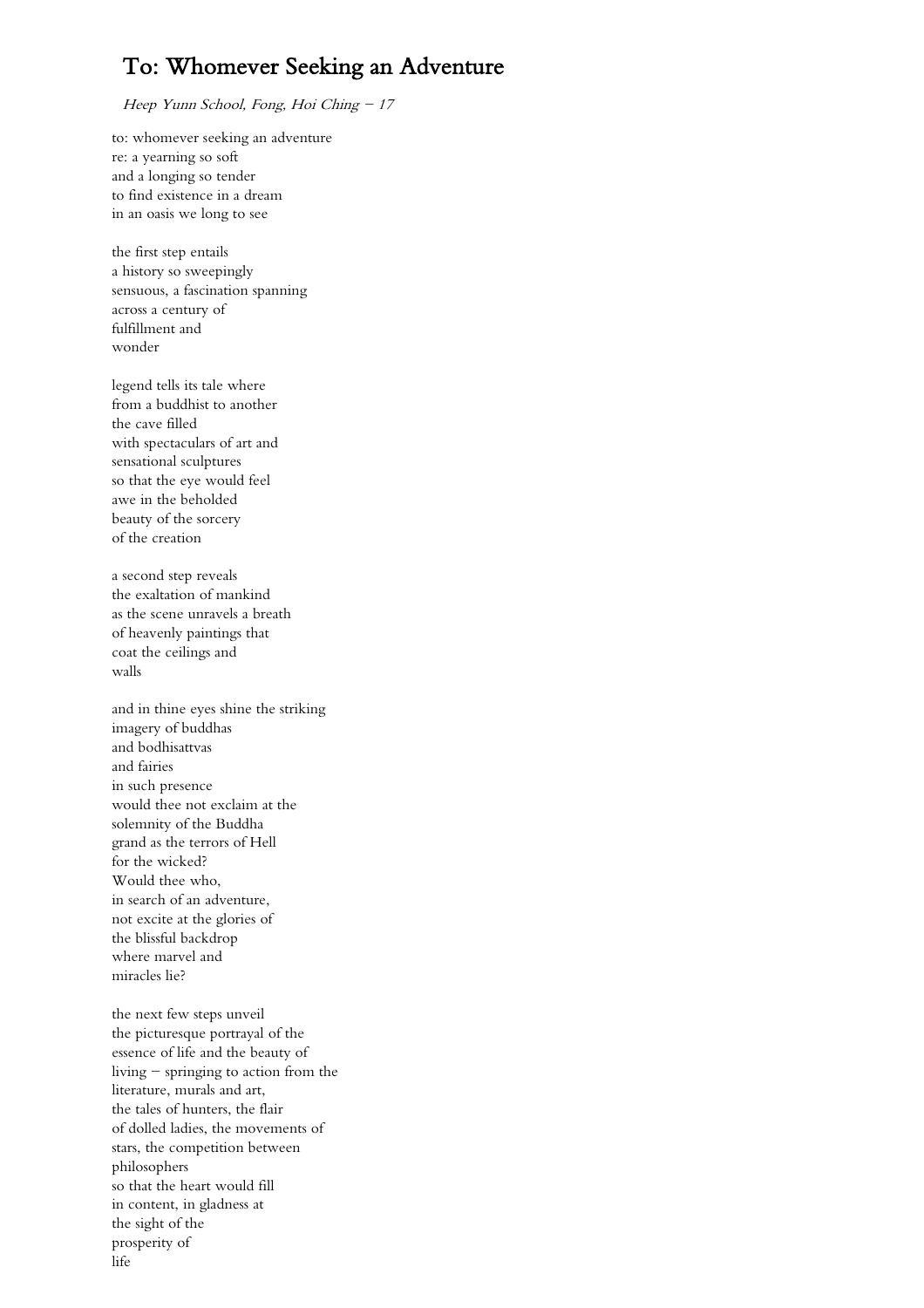but beyond the brilliant beauty lies in a once popular marketplace a traveler's stop, a religious shrine a place of pilgrimage a sanctuary of the saint and the sacred would thee not bow in reverence to the majesty of the magic these caves carry? would thee who in search of an adventure not dance in wonderment of the divinity of the scenery?

the last few steps mark the end of the journey of an adventure where wonders took flight exiting the enchantment of murals, textiles, art, literature and ancient documents one simply has not time enough to appreciate the devoutness of the place and disappointed one must feel at departure drowsy and dreary but the body remembers as one takes their final step the indescribable saccharine sensations of sanctity swim through our veins and this is where we come to comprehend: in our hearts, the legend lives on.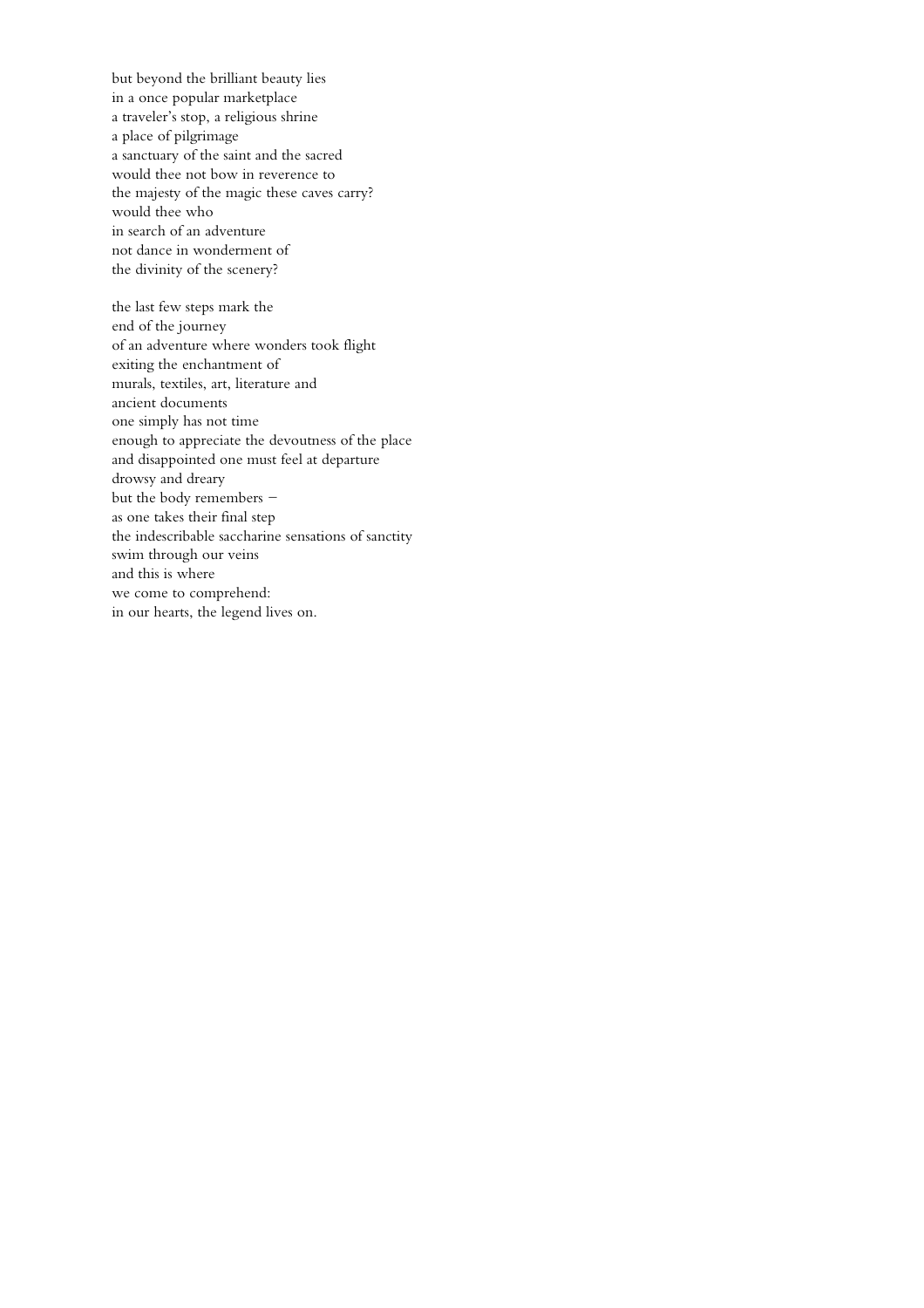## Nirvana

Hong Kong Baptist University Affiliated School Wong Kam Fai Secondary and Primary School, Poon, Yeuk - 15

a grotto appeals like a luring bait as a beacon in the yellow seas to a bhikku in novitiate who slowly takes a tempting greeze

He docks at the peculiar bay A haven where merchandise nourished Like an offramp of a major freeway Different cultures converged and flourished

> Standing over oscillating kings It became the epitome The distillation of everything Of chinese culture's divinity.

> > ~

The Cycles of Life never end Eternally bound in the loop of time For another lifetime you spend The Nirvana is an unending paradigm

~

Finally meeting its inevitable demise When people turn to wealthier climes A dusty legend people surmised Sacred art locked in prison of time

~

Trapped in chains of the unerring loop The non-bowing soul struggles to shine It plots an unprecedented coup To restore its rightful place prime

~

In a curious search fatefully they stumble upon the sleeping giant awakened is a long lost friary the lost keys unchain the defiant

Marvels of the past unleashes ahead The tunnel to a forgotten space News of the lost legend quickly spread The ancient paths they now will retrace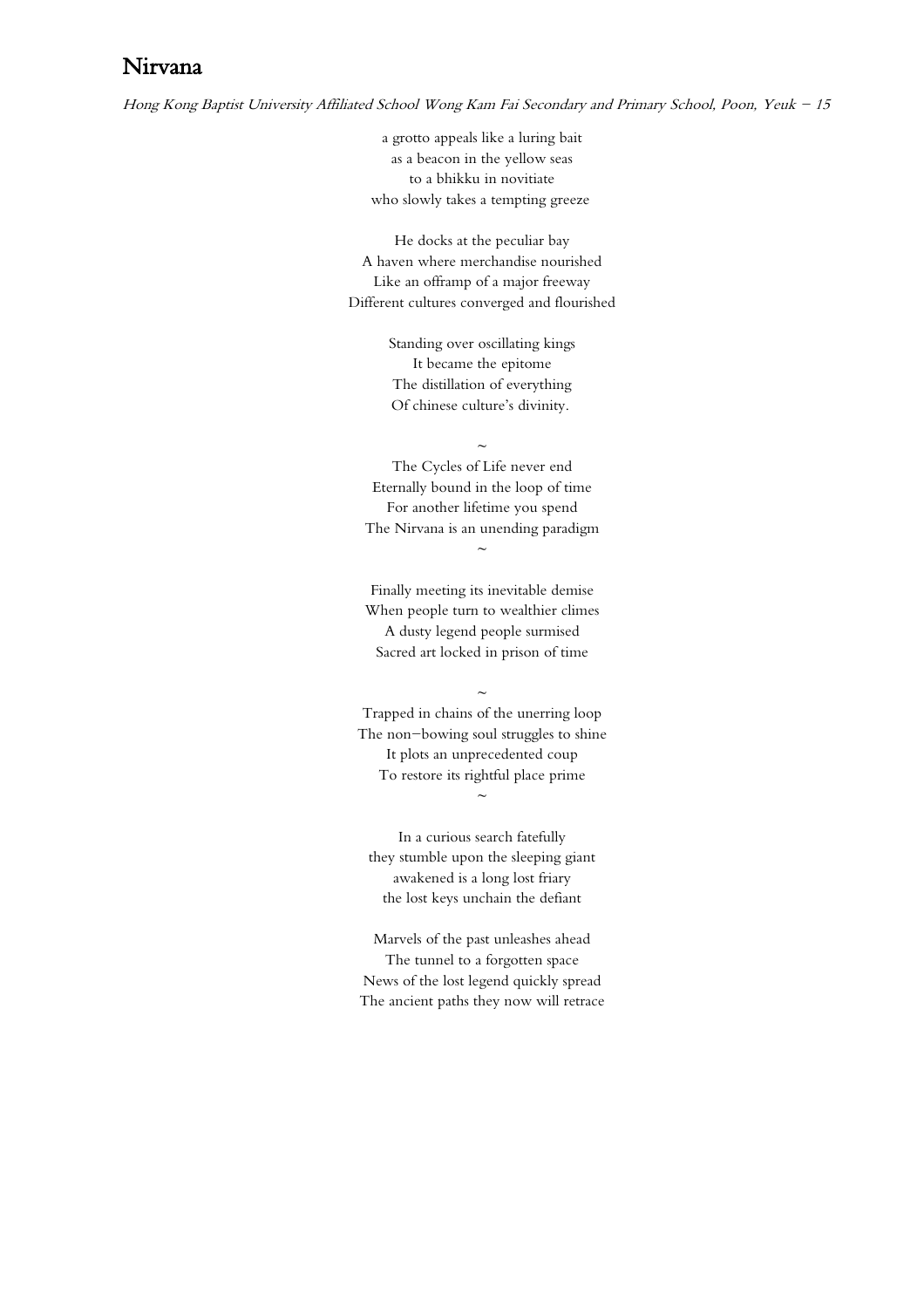## Peerless Reminiscence

International College Hong Kong, Senaratne, Sera  $-15$ 

Hidden – Reap with millennia of ancient truth Carved of galleries of thought Travelling day through night, forgotten Beneath sabulous towers of isolation

> Nothing above, nothing below Caught within prickling wild Dark flowing edges of earth Scarlet-seasoned tan

Resplendent treasures held deep inside Lotus enlightening among unassuming land Surrounded by a hexad of followers Soaring fractals of emerald and sundown

Crepuscule and new silhouettes emerge Unblinking in bewildering last light Mirage of a thousand monks besides Emulsions of turquoise and mandarin

Countless thresholds awaiting their reveal Colossal figure of belief laid to sleep Griffin's legs and echoes of the past Clads of royal armour and shield

Future, present, past altogether Bound tightly together with silk and scroll Underneath those dunes untouched for so long Now rebirth to teach another.

# The Great Mogao Caves

Marymount Secondary School, To, Etta  $-16$ 

Mogao Caves are what we see — Murals, Sculptures, the Buddhist Temples — Ancient Manuscripts, Rare Textiles — Mogao Caves are what we hear — Roosters crowing, Crickets chirping — Birds singing, wind howling — Mogao Caves are what we know — But their most inner mysterious side is yet to be unravelled — The interminable source of treasures Shall satisfy our thirst for the unexplored.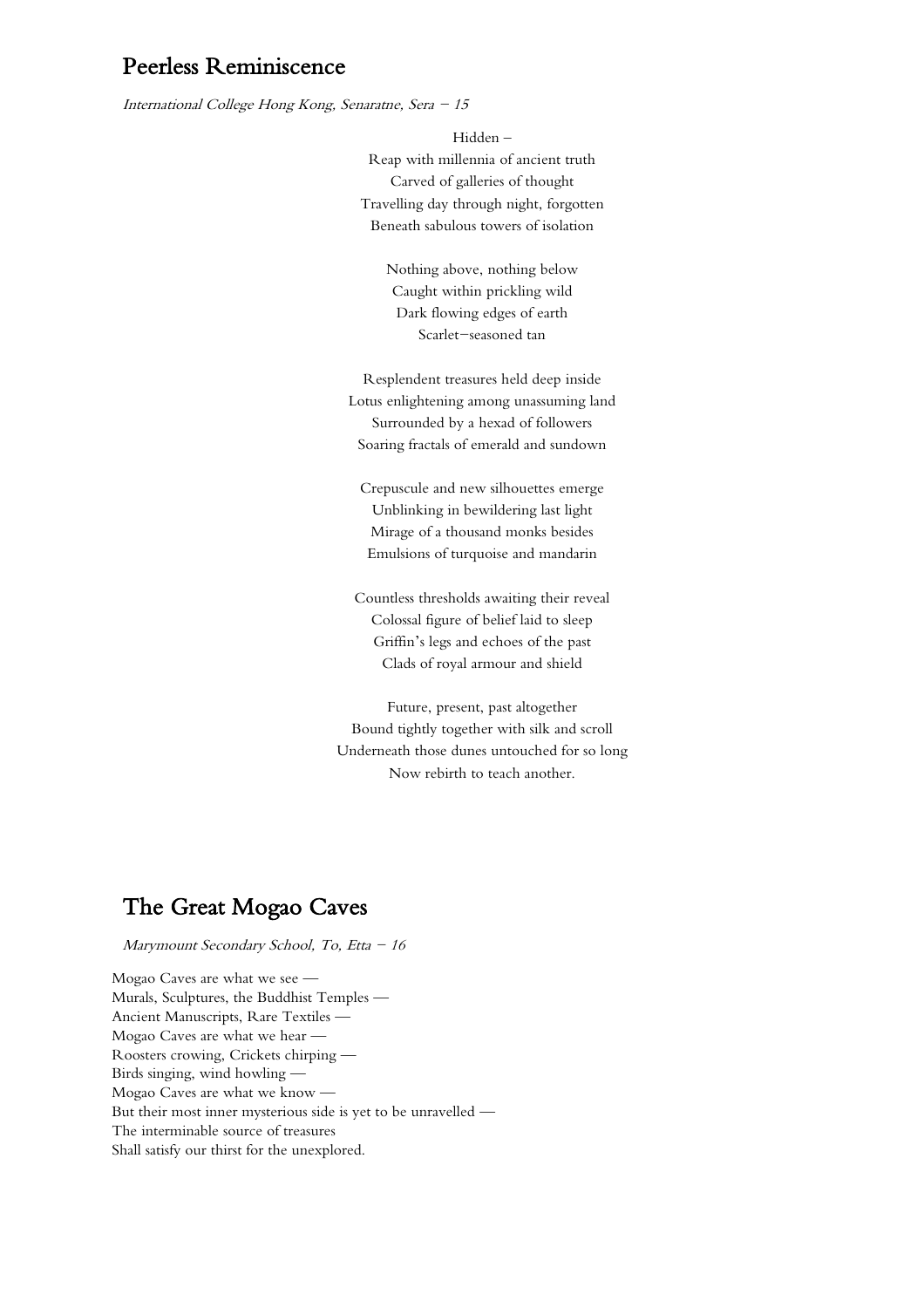# The Mogao Grottoes

Shanghai Singapore International School, Shao, Hsiang Han  $-15$ 

Not coquettish, not desolate but simple yet vigorous. The Mogao Caves speaks of a thousand years of wind and sand, holding the weight of history for centuries.

The rise and fall of dynasties, the reincarnation of life and the survival of a species is written on the walls.

In the Mogao Grottoes, you relive the bitterness, sweetness, brilliance and the rage of civilizations.

Sights, sounds and feelings intertwine, disperse and fly away telling of an immortal myth.

The Mogao Grottoes, a meaningful story. The Mogao Grottoes, an ancient tune. The Mogao Grottoes, a myth that will never die.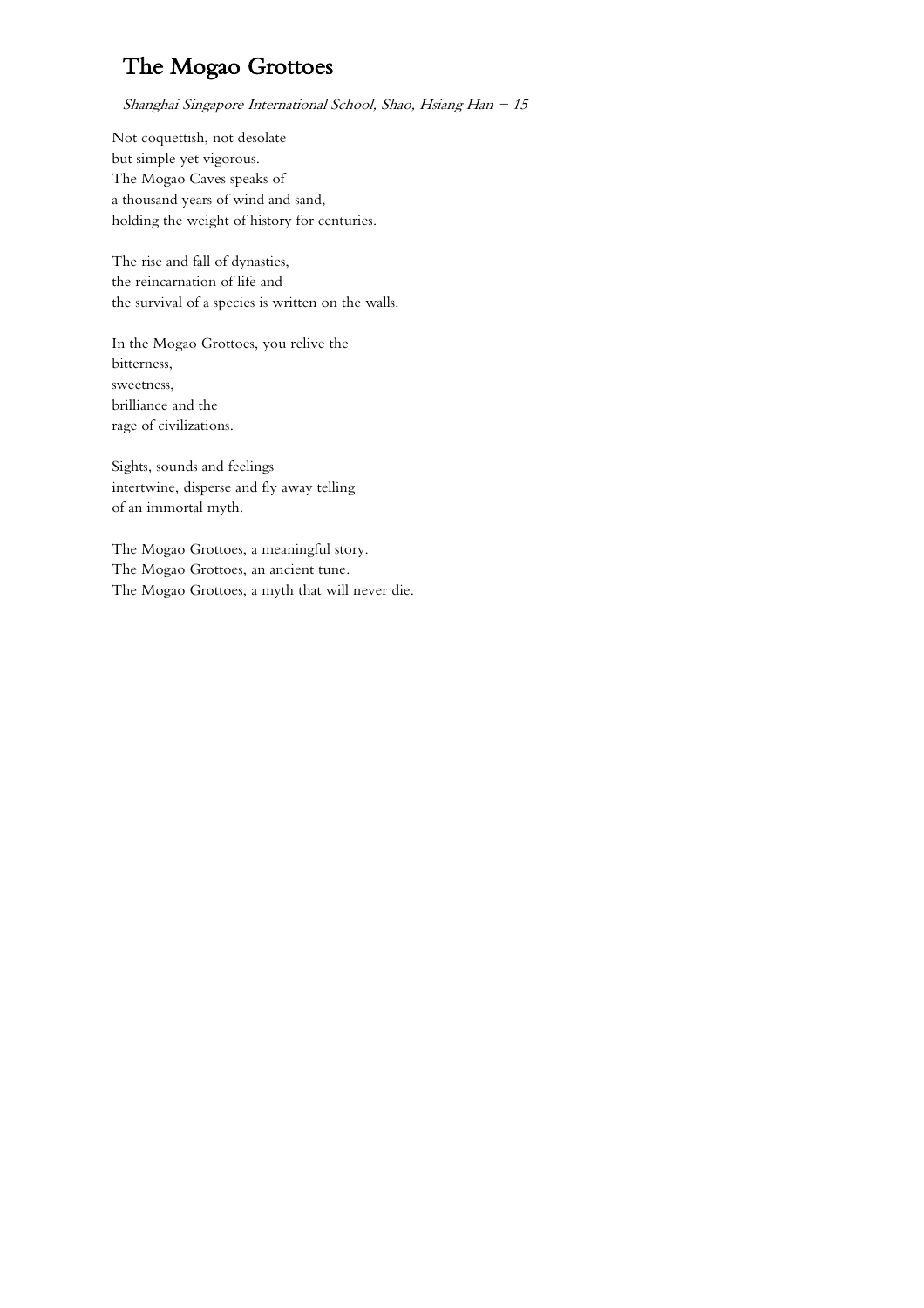# The Tunnel to a Lost World

Shanghai Singapore International School, Shirley, Katija Isabella  $-15$ 

A passage taken by many, through valleys, mountains and rivers. The Dachuan River  $-$  an oasis.

Rich with potential and shaded from the coarse cut-throat land. Rich with handcrafted caves filled with sculptures as strong as its creators. Rich with traditions of passers-by Maitreya sitting poised and cross-legged. Rich with history and culture and full of expression.

An elevated ceiling withstands copious time. The western wall cradles three sacred artefacts. Characters on the walls are the missing key to unlock the past; they talk of virtues as they seek luck in their next life. The cells are homes to the monks whose gods and myths unveil before them.

Route's change, dust settles.

The once hustling and bustling Mogao caves are forgotten, reduced to dusty legends.

Adored creations, crumble after years of isolation.

The 'Tunnel to a lost world' boasts words of scholars from around the world who uncover secrets, once cemented in time. Murals that engulf 700 caves, the oldest printed book and hidden sculptures come to life in Literature today.

#### Sources

<https://www.youtube.com/watch?v=R29A0GyLYlE> <https://www.youtube.com/watch?v=aHF5QCb-mKY> <https://www.youtube.com/watch?v=Rq43z8izEnQ>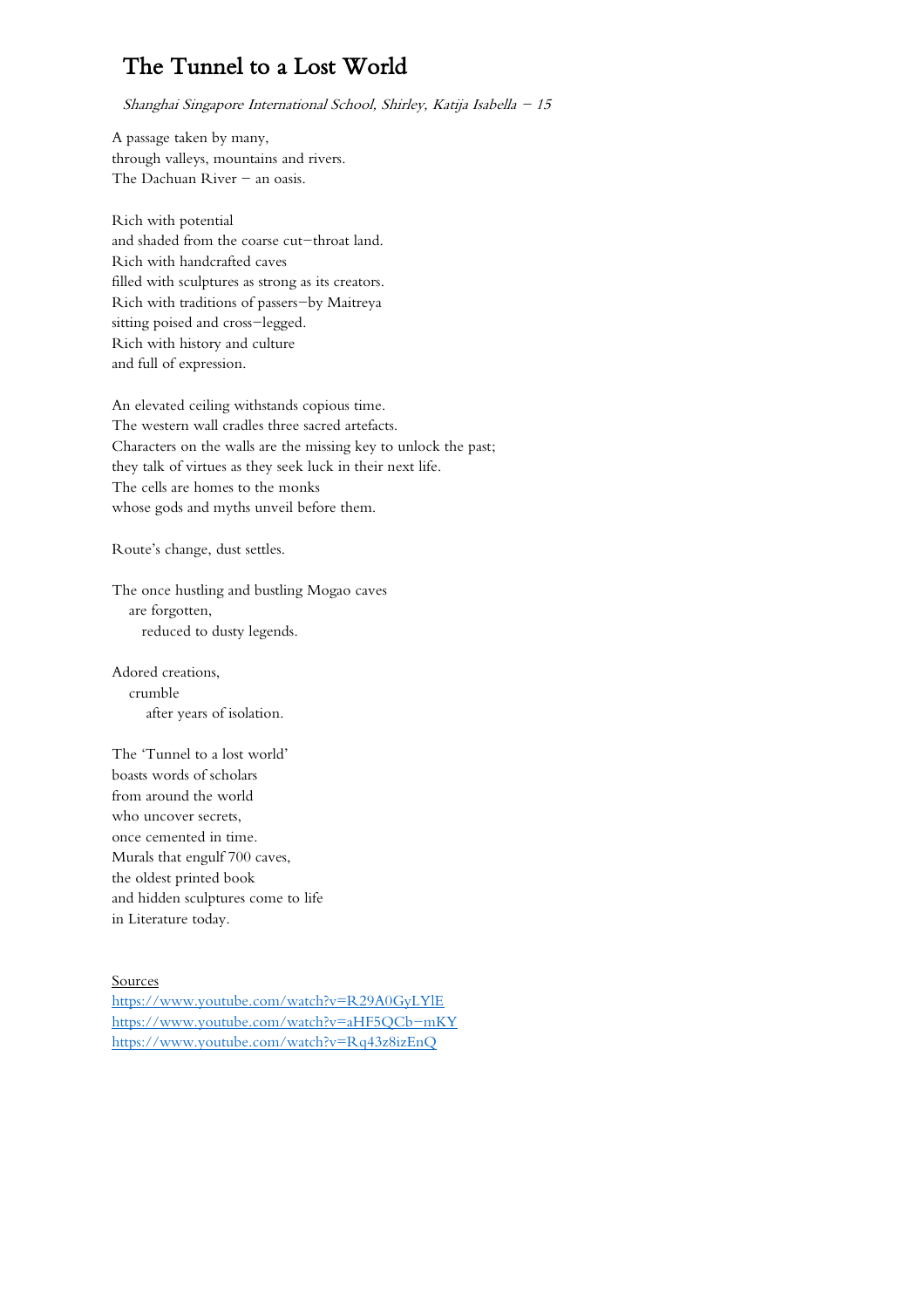# Who am I?

Singapore International School, Boey, Jun Wei  $-15$ 

What am I?

I am your existence. I am your intelligence. I am your history. Buried within me, the knowledge you seek.

I am no god. I am no deity. I am no undying being. I am but a keeper of time. Slowly waiting.

I must hold back. I cannot release, the knowledge I keep For if done too early, wars shall rage And conflicts shall scorch the earth to black.

What knowledge you ask, What information must I mask Secrets of the world, how it came to be made. Mysteries which you cannot yet comprehend.

But a day will come When you are all ready. To welcome and accept the knowledge I keep. But till then, I will hold within me

the information that you need, that you always seek Patience, and answers shall come. Your curiosity shall be satisfied.

Wait many more years. And I shall extend further, my winding tunnels and endless knowledge. And you shall finally have your questions answered.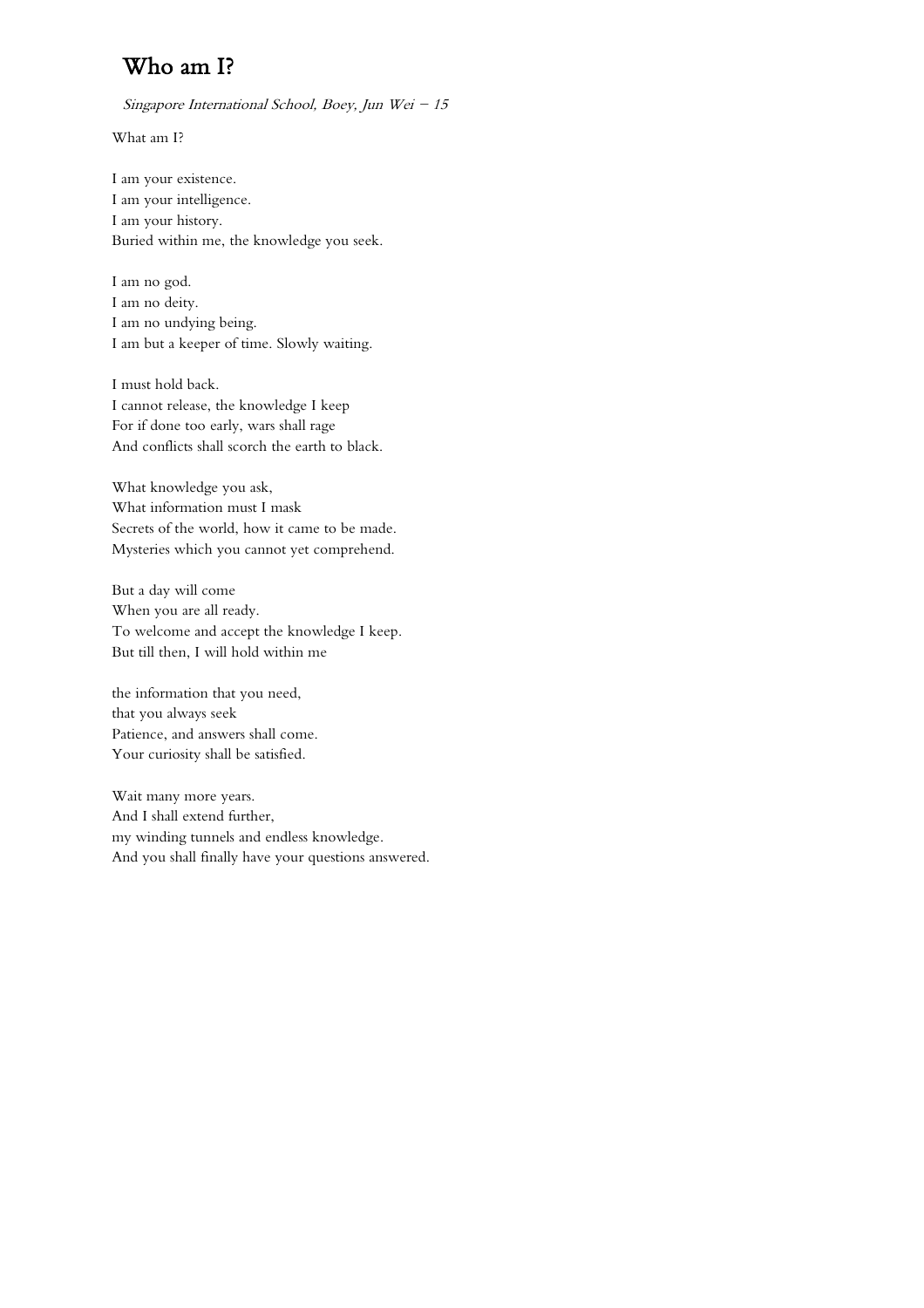# Crumbling, crumbs-

Singapore International School, Chu, Qiao-Xin Beatrix - 17

"Why has no one come to visit us yet?"

How long must they sit, how long must they wait, have they not rested long enough?

> Years of earth formed sculptures of their own on sculptures, long dead.

> > all that fly were dead.

Heaps of humanity sat crossed-legged, holding onto each others heads, heaving from the weight.

Rocks on the wall smiled at tiles on the floor, gazing in wonderment at the notches evermore, happiness bubbling with access to the unexplored.

Humanity cut percolated paper, made silk their dancing floor, galores of flowers frozen as though washed ashore, resting manuscripts sat still, their backs sore.

> Travellers always did what they thought was best. Feet in pain as though trotting on needles, body as crooked as a librarian's glasses, mouth as dry as ten Sahara deserts, they decided to switch routes.

> > Alas, they had to forgo treasures.

In reality, the treasures were rotting.

Carvings rose up the majestic space, their chiseled jaws clenched in place, cold stares ricocheting off others' face; their calmness fed friends with grace, but time had all but frozen in place.

Secret conferences held hushed, in the center, nowhere reallyyet parties still took place, celebrations!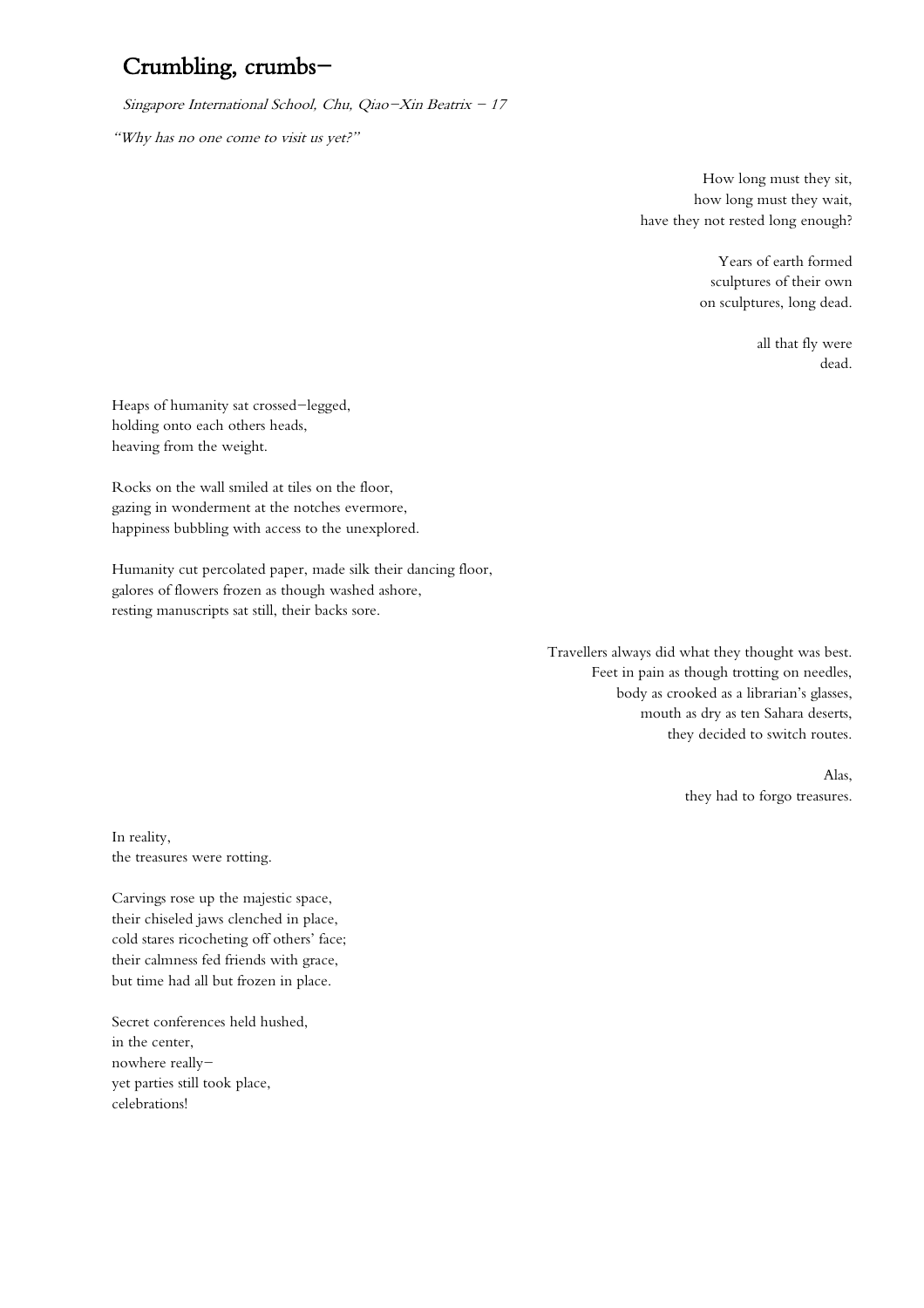Pools of scripts lay discarded, their edges frayed, stories untold, Wind whizzed past them, whipping the stories  $up-$  up into the world, as the hidden treasures cracked open to the world.

> "You see, my darling, all we had to do was wait."

### Samsara

Singapore International School, Tom, Qian Ya Sara - 14

From the moment I took my first step, To the moment I was greeted by it's solitude, And as the sand that trinkled along its path, Grazed against my calloused feet, I gave the onlookers a dreary old smile, As I drifted into the abyss of a thousand stories.

Look beyond the familiar facade, Encased in every wall lies a tale so unique. Colours that danced in a synchronised harmony, Lost scrolls which bled tears of a near forgotten past.

But I continued to walk forward, As the next life would not wait for me, And smelled the whittling flowers, As I blew out the candles.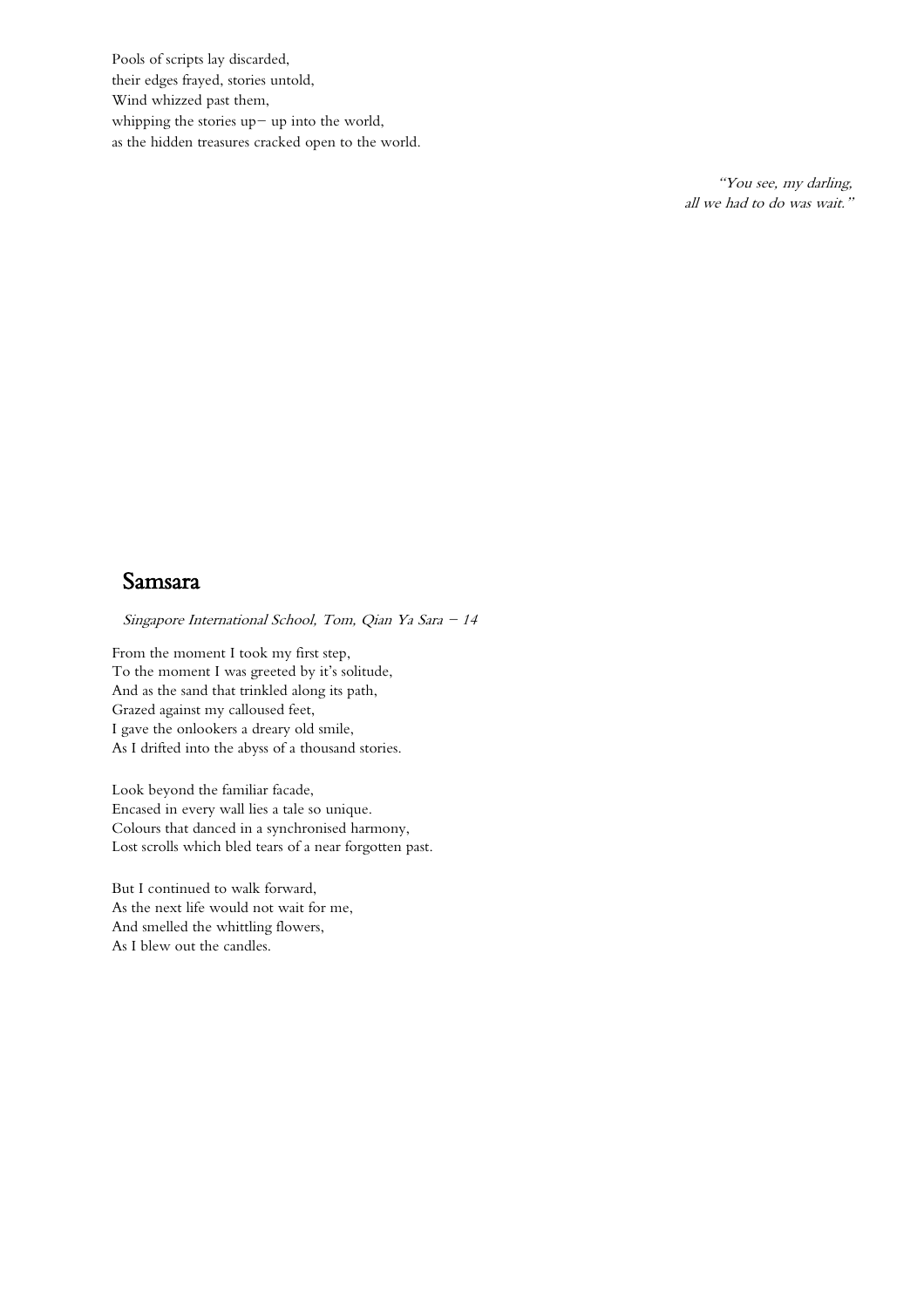# The Forgotten Dream

St. Clare's Girls' School, Cheng, Cheuk Ying Charlene - 15

In the youthful night so blissed and bright, Rests upon a hidden sight. There stood a cave, full of glittering gold, With hundreds of legacies to be told.

In the morning so full of hope, He headed off to a deserted slope. There he found a cave that stood, Just like the grottoes in the dreams would.

Here, people would come and go, Digging up caves for arts to show. And for a thousand years to pass by, A dull legend it now resides.

In an oasis so rich and serene, Across the oceans and from within, Returned people to its treasured cove, And for new comers to roam and rove.

Stepping foot into this ancient tale, Where years of history prevails. Feast your eyes upon the red pillars, To the ancient old gold and silvers,

Where well-adorned paintings tell you, What the dynasty had gone through. Where mythical creatures are built, With the finest layers of silt.

Here in the grottoes you shall see, How the future has come to be. A land full of promises and grace, Where the future and past interlace.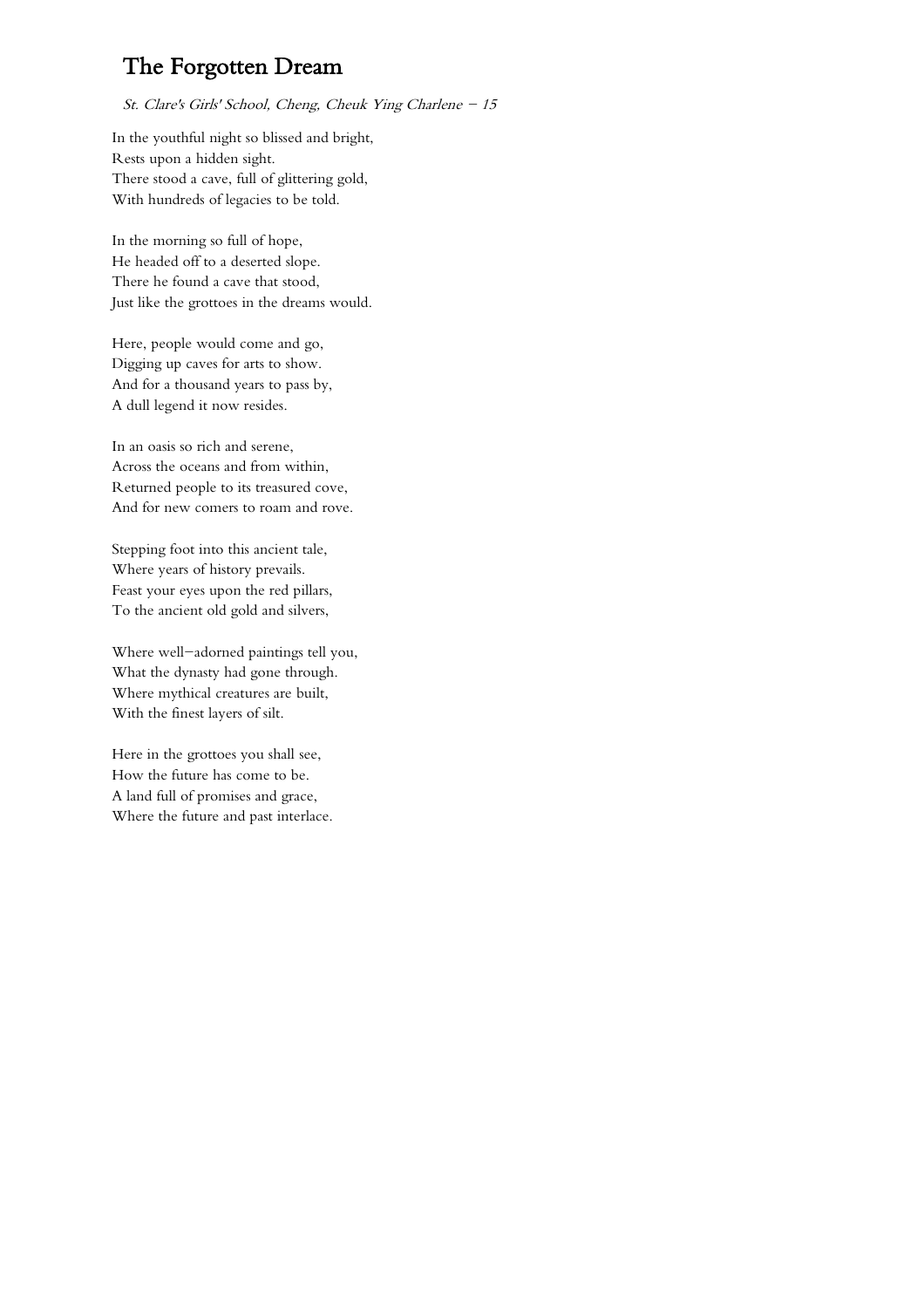## From Hero to Zero

St. Clare's Girls' School, Chow, Man Hei Agnes - 15

Stories upon stories About the Grottoes he has heard His desire grew daily Longing to be free as a bird

Once upon a time a man Embarked on a journey to the north As he neared the caves, his story began As a spirit before him came forth:

'Welcome, O traveller! To the Mogao Grottoes Here we bear the fruits of labor Of the past's praises and woes

Come, traveller, and you shall see How the present has come to be From paintings preserved for centuries To letters addressed to folks long deceased.'

The paintings were entrancing. Even our hero could admit 'Twas as a river was gently flowing And the cave, courtesy of the silver moon, brightly lit.

Our hero lunged forward to grab his prizes Alas, was halted 'fore he could seize it Restrained no matter his struggles and cries At last, heavy with exhaustion, he finally quit

Fatigued, he drifted off and hoped for the best. As he woke up, he realized something: Mogao Grottoes has disappeared, and so had the rest! Dejected, he trekked back home, armed with nothing.

In his village, our hero was once revered very much so. Yet now, scorned and laughed at, lowest of the low, All due to his greed for the ancient Mogao Grottoes A failed expedition, our hero now turned from hero to zero.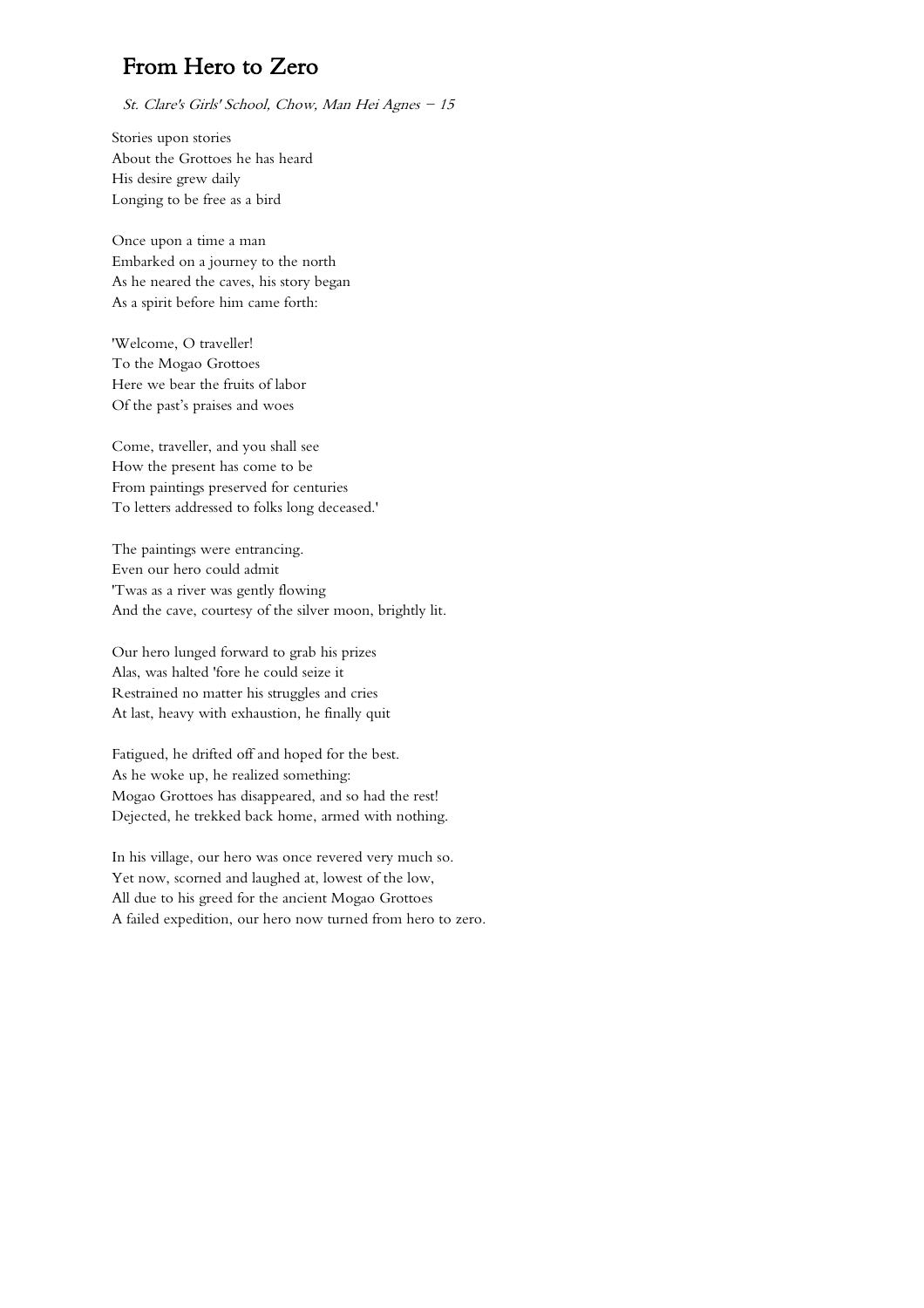# The Wish to Mogao Grottoes

#### St. Clare's Girls' School, Chum, Pui Hang Jane - 15

"Go forth, across the gold dunes, over the blue lagoon! Soon you'll find the grottoes, underneath the crescent moon." The traveler mutters to himself, chanting the ancient hymn Of words which were whispered by the wild winds to him. A jet-black serpent beckons, slithering along the sand Who promises he will lead him to the end of this land.

There he stood before them, the mighty Mogao Caves With the rising sun behind him, setting the world ablaze. Looming rubescent pillars, doused in liquid gold Forms a glorious image of what this land beholds. And through the gates to paradise With no warm farewell to the skies.

The caves were sworn to secrecy Their lips sealed defiantly. Secrets were ensepulchered Thought never to be rediscovered. But whispers now flutter through the air For it has been too long since anyone was there.

The forgotten scrolls are finally unsealed With legends of dynasties once concealed. Murals of cerulean, emerald and gold Paintings of pilgrims from long ago. Ancient statues high and above, towering the sacred chamber The traveler then took his last resort, lying beside the giant in slumber.

The sky gives way to darkness, the cold unsheathes her knife Ready to bring upon the death of men and those alike. While mountains engulf the last beam of light, He tumbles into the embrace of night. Finally, he welcomes the reaper with arms just as wide His final desire fulfilled as the sun arise.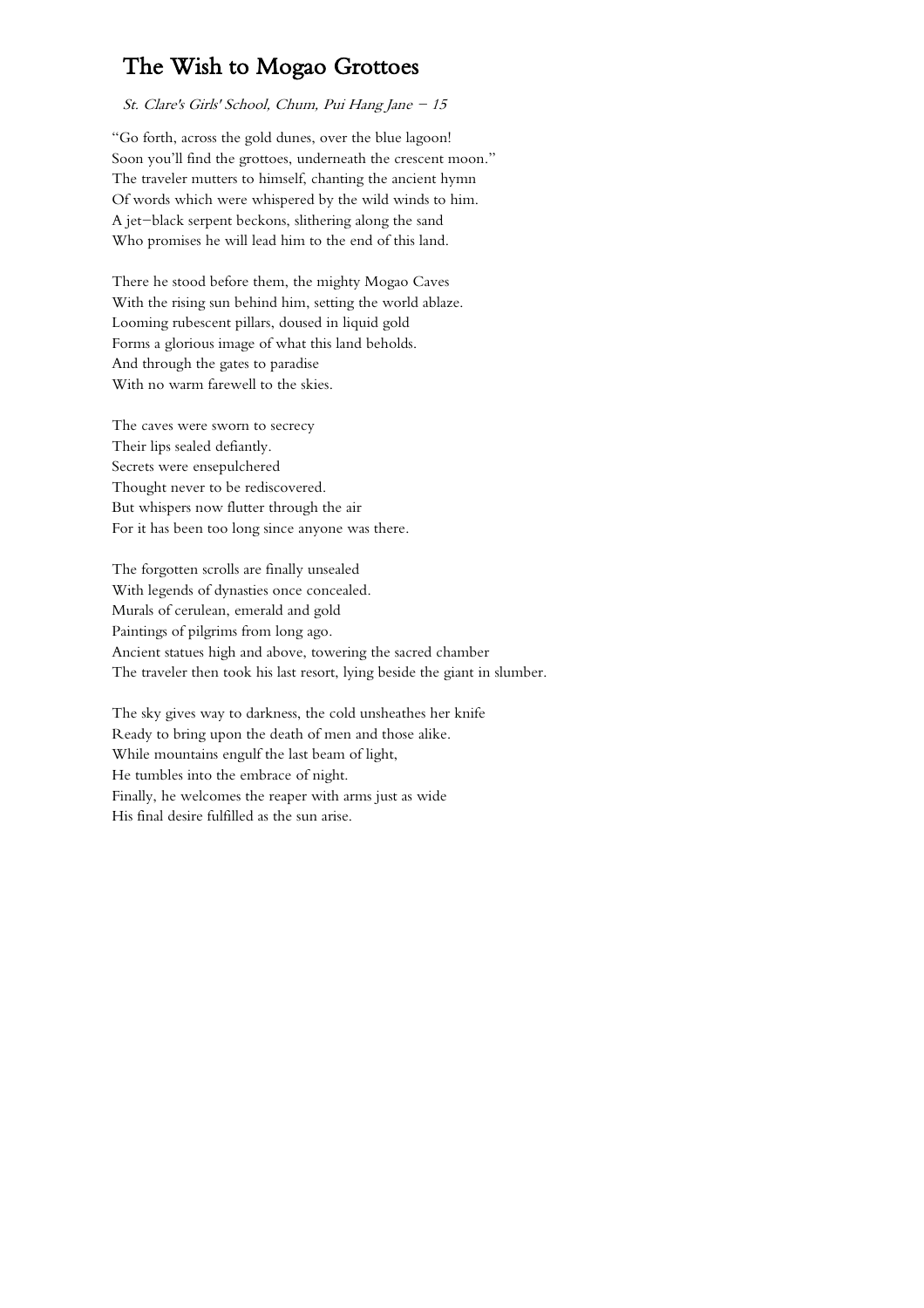# Rebirth & a new beginning

St. Paul's Convent School, Chan, Zoe - 16

Carved sculptures, unread literature, sacred paintings, all are displayed blatantly in the cave, showing the story of the pilgrims, culture and everything. But he knows, it's not enough. He knows, he has to do something. And so, he carries the petals with him whenever he goes in the cave, leaving a scented trail behind.

Daffodils, have a connotation for rebirth.

Years carry on,

The birds chirp before the crack of dawn,

The sun descends its angelic glow upon us.

Nothing has changed, nothing, except for the cave.

She watched the first roots of spring sprung from the soil, how they grow, but fell at the mercy of whirling machines and buzz saws;

She listened to the symphony merely conducted by crickets of the summer heat, and lived vicariously through the melody;

She witnessed the first leaf of fall tremble in the whirling wind and landed next to it;

She bared the shivering cold wind of winter that wiped everything out and replaced them with snow and hail. Years carry on,

The cave was rebirthed again, with a new layer of tough minerals covering its walls,

It's auriferous, magnificent.

Daffodils, have a connotation for new beginnings.

The Cave was once filled with joyous pilgrims, and she enjoyed their visits,

until they abandoned her.

She learnt to bare through the dullness in the day,

and the loneliness in the night,

little does she know; her name still echoes in the city nearby.

Parents, told their children about her every night before they close their eyes,

Her tales and wondrous treasures inside, and sometimes, she even appears in her dreams.

Yet, it's not enough.

She wants witnesses, physical contacts, just someone to come in and discover her beauty, once again. A new beginning.

Finally, scholars wandered in,

Their eyes glowed at the sight, not at the paintings or poems,

But bushes of daffodils filled the place.

The cave is restored.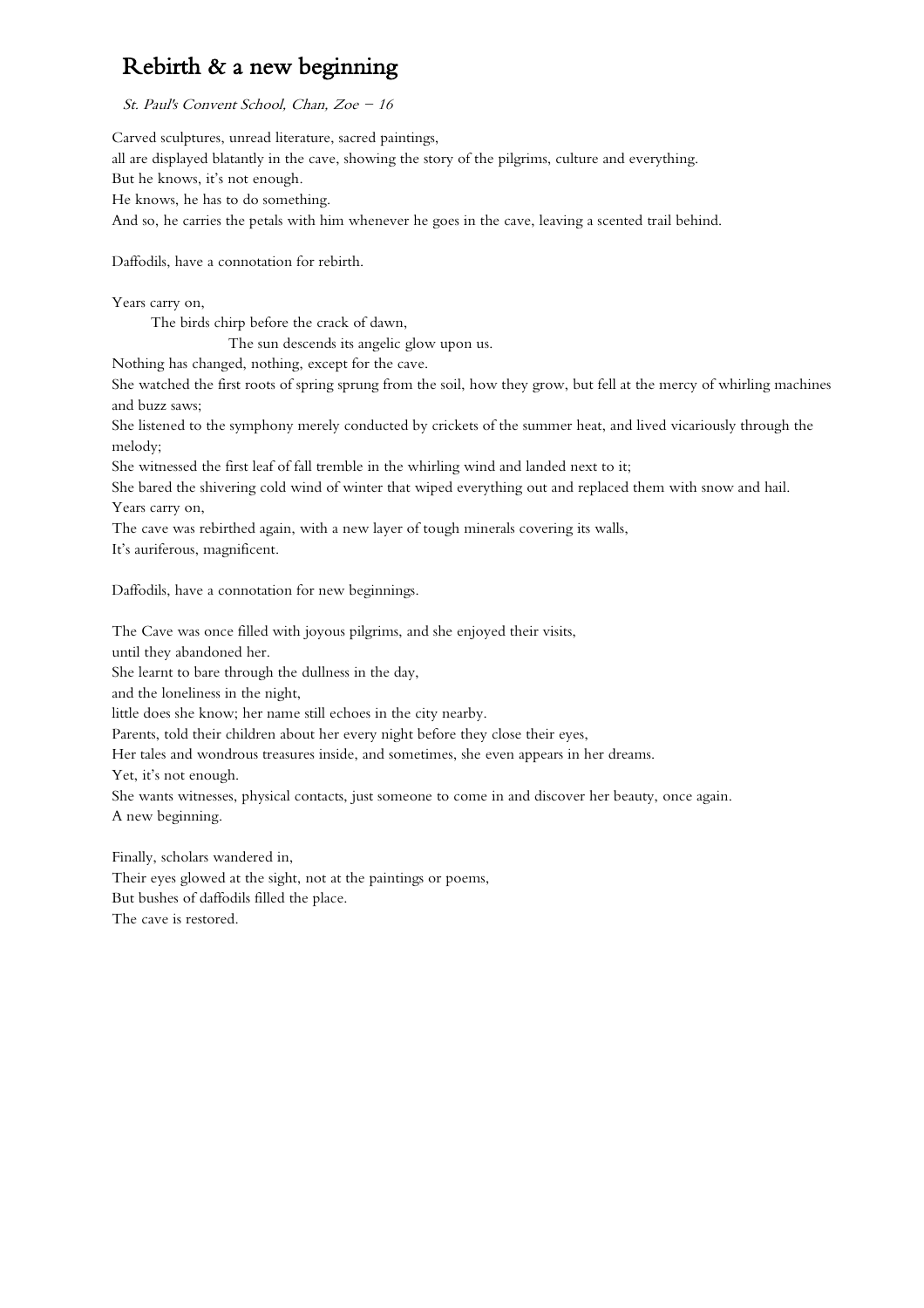# Poem by a Paper

St. Paul's Convent School, Li, Cheuk Tung Elena - 16

Born from the corpse of another, I awoke from the tickling Of the tip of a pen And the trailing of ink.

The mumbling mantras, The placid pacing, The tintinnabulation, Were the lullabies of my youth.

I lived in peace, With my siblings, The paintings on the walls, The sculptures' blank stares.

Until one day, Pacing turned into rumbling, Mumbles roared about the Karakhanids, Panic replaced the placidness.

Jostled and juggled, Shoved into a cave, A slam boomed And my stomach fell.

Darkness was all I saw. Whispers of my friends were all I heard. Nights turned into days, Days turned into nights.

The Vajrapani Painting, The Nestorian painting of Jesus Christ, And hoards of manuscripts Accompanied me through these silent days.

A musty smell choked me awake. A glow seeped into the cracks of the entryway. Brown curious eyes peeked in And we were found.

He slinked into the cave, Ferociously driving the darkness away. Rustling of papers echoed As he scoured around.

He came and left, Came and left, Until one day, He left and never came back.

The cave was sealed back up And we returned to slumber. But not for long, As many came to plunder.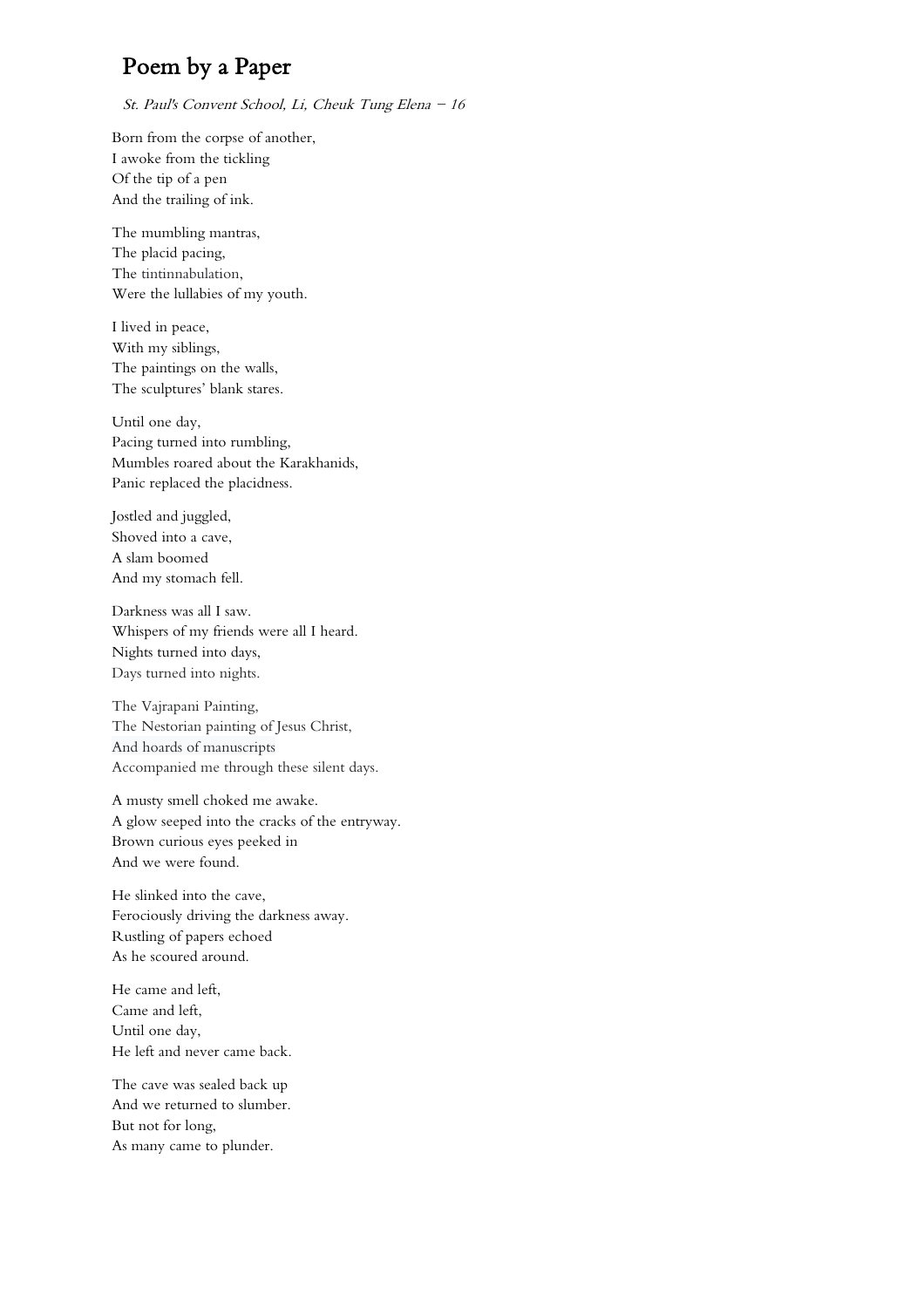There were the White Russians, The American Langdon Warner, And the Kuomintang soldiers, Who wrecked the place.

My brothers and sisters were carted off, Some were missing a piece, Others were trashed. But I could only watch through my tears.

While we mourned our lost friends and family, A kind man appeared. He only stayed for a while, But did more than the first had.

The murals were painted a better shade. Cracks were filled. The man would grin. Everyone looked almost new.

Now, I remain in the same cave That humans call 17. Peace and quiet were long gone. Oohs and Aahs took their place.

Every now and then, I would be woken by a flash, Or the screams of children, Or the shouts of tourists.

I shook myself lightly, Allowing 'fresh' air ripple through my body. My yellowed sheets crackled, And I wince in fear.

Though I am not pleased That my home has turned into a pen, I can do nothing, For I am but a measly scripture.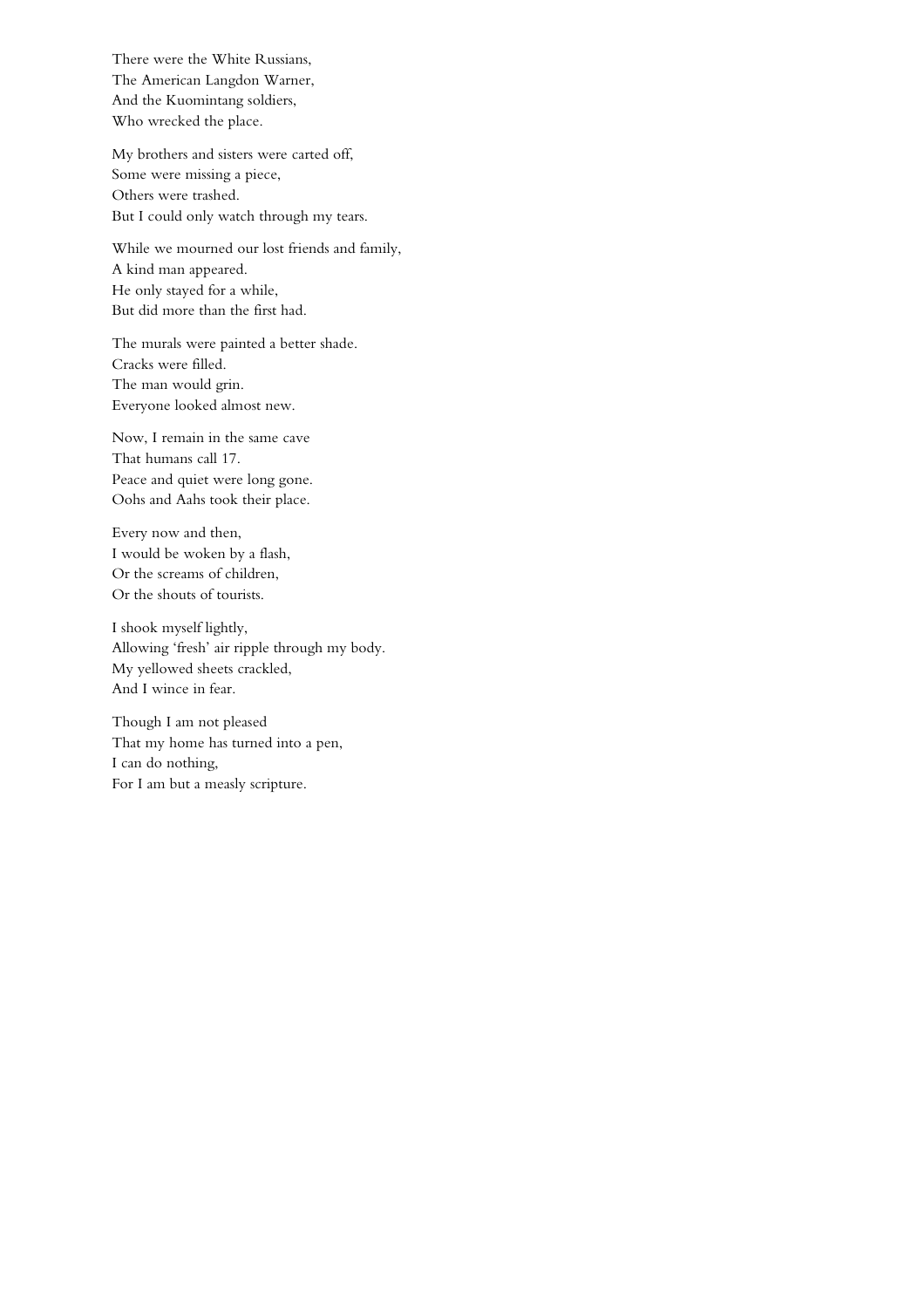# Immortal Glory

St. Stephen's Girls' College, Wong, Ka  $Ki - 16$ 

Down memory lane in the midst of a desert Golden fine grain danced in the mighty wind. Pilgrims wandered on camels, trodding on vast land Stopping at an oasis, they contentedly grinned.

"Shovels to work!" they chanted in unison And there emerged a cave on the endless Silk Road Showered with gold, who knew right here where the legend grows? But long-forgotten, the Mogao Caves silently closed

Centuries passed, with whispers of an ancient legend A scholar traveled along, searching for the cave And towards the dark caves, he reached out his hand In he went, through a time tunnel paved

He lit his candle, opening his eyes to a tunnel of time Gasping in awe at the riches of remains Breathtaking secrets, scriptures and rhyme Precious and valuable, though covered in stains

He came to a halt in front of the eroded cave walls A magnificent carving with stories from the past Memories from history unveil once man calls Who knew this masterpiece was engraved to last?

Legend says, across a bright gleaming cliff face Le Zun trod under the glorious golden sunset With nowhere to go, he had no trail to trace Yet fluttering fairies he saw, beaming Buddhas he met

Brightened eyes, empowered by the radiant scene He gathered his tools and performed his marvelous magic A sacred cave, a recreation of the vision he had seen Never thought he'd built history that would be made iconic

The scholar's mouth dropped open, lost in admiration Countless antiques! He rejoiced with greatness Such an unexpected finding -- concealed revelation! Word spread; the pilgrimage site soon became famous

Longing to view the sight, tourists flew across the globe Just to absorb the holiness and spirituality within An indication of evolution with memoirs they hold Tracking down history of the past, a legend to begin

Possession of wisdom, such a trait Passed down in gold, a sign of time Precious to man, to be preserved in such state For the pillars he found  $--$  a show of civilizations' prime